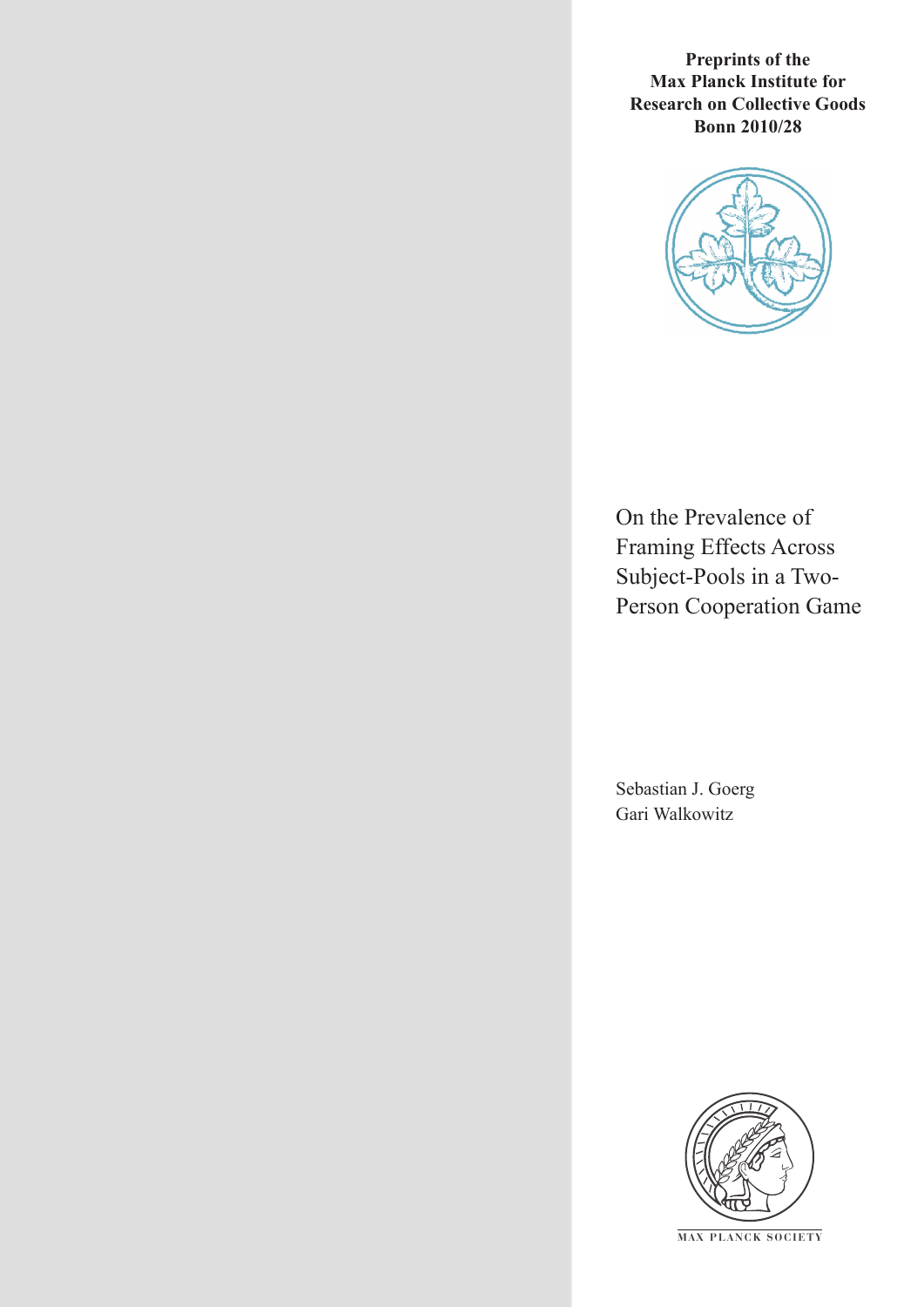

# **On the Prevalence of Framing Effects Across Subject-Pools in a Two-Person Cooperation Game**

Sebastian J. Goerg / Gari Walkowitz

June 2010

Max Planck Institute for Research on Collective Goods, Kurt-Schumacher-Str. 10, D-53113 Bonn http://www.coll.mpg.de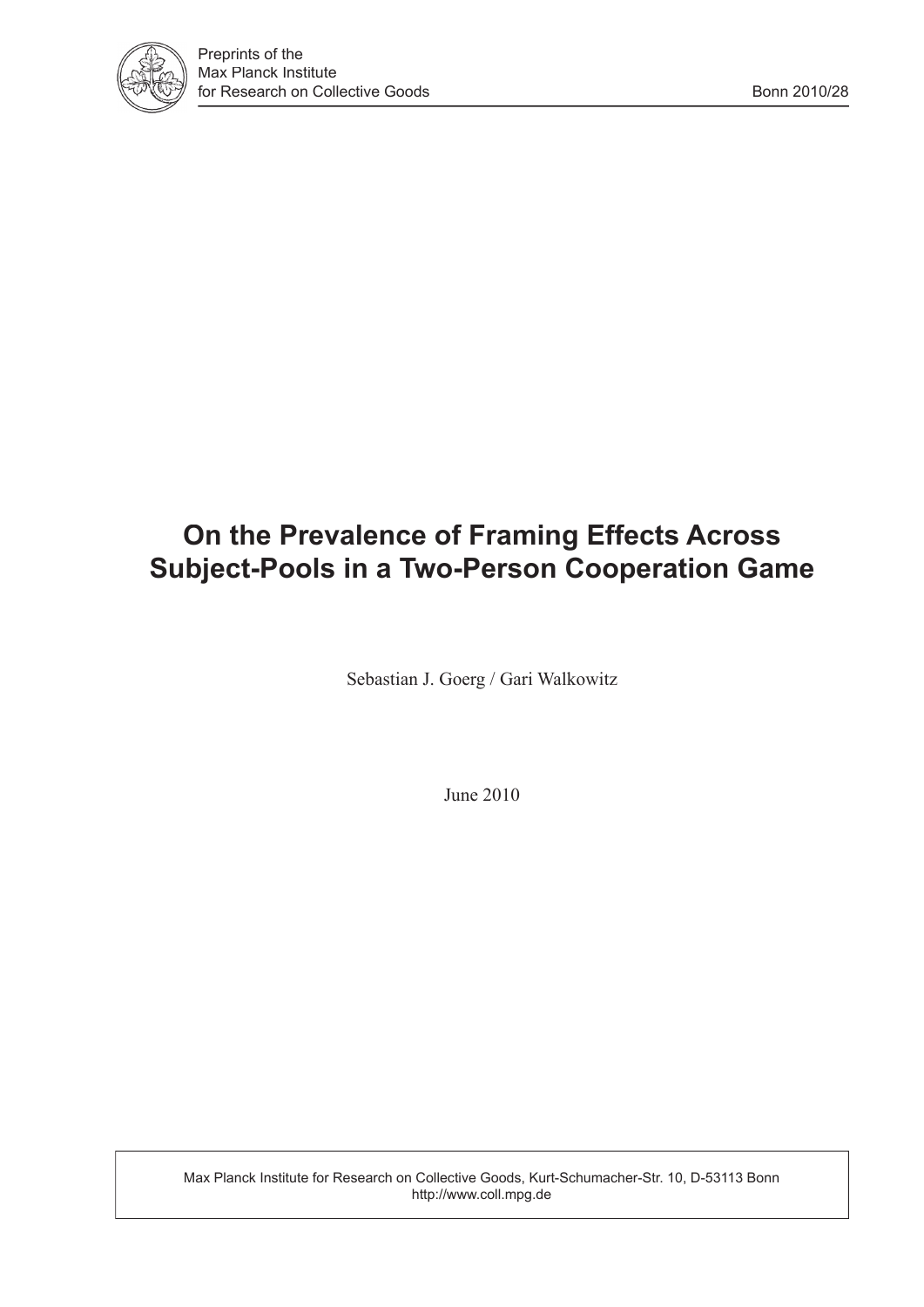## On the Prevalence of Framing Effects Across Subject-Pools in a Two-Person Cooperation Game ∗∗

Sebastian J. Goerg <sup>a,c</sup> and Gari Walkowitz  $b,c,*$ July 5, 2010

#### Abstract

In this experimental study, involving subjects from Abu-Dis (West Bank), Chengdu (China), Helsinki (Finland), and Jerusalem (Israel), we test for a presentation bias in a two-person cooperation game. In the positive frame of the game, a transfer creates a positive externality for the opposite player, and in the negative frame, a negative one. Subjects in Abu-Dis and Chengdu show a substantially higher cooperation level in the positive externality treatment. In Helsinki and Jerusalem, no framing effect is observed. These findings are also reflected in associated first-order beliefs. We argue that comparisons across subject-pools might lead to only partially meaningful and opposed conclusions if only one treatment condition is evaluated. We therefore suggest a complementary application and consideration of different presentations of identical decision problems within (cross-cultural) research on subject-pool differences.

Keywords: framing of decision problems, methodology, subject-pool differences

JEL Classification: A13, C72, C91, F51, Z13

<sup>∗∗</sup>We are grateful to Mai Abdeen, Zeina Barakat, Mohammed Dajani, Hong Geng, Heike Hennig-Schmidt, Shani Kuna, Jan Meise, Markku Verkasalo, and Chaoliang Yang for supporting the conduct of the experiments in Abu-Dis, Chengdu, Helsinki, and Jerusalem. We also wish to thank Andrea Ahlgrimm, Jeffrey Carpenter, Brian Cooper, Jieyao Ding, Marion Eberlein, Christoph Engel, Simon Gächter, Johannes Kaiser, Jan-Erik Lönnqvist, Reinhard Selten, Philipp Wichardt, Eyal Winter, and the participants of the ESA meetings in Hong Kong, Atlanta, and Shanghai, the IZA and Cologne-Bonn workshops on behavioral economics, both held in Bonn in 2006, and the Sino-German Summer School 2007 in Bonn for valuable comments and discussions. Financial support by the Deutsche Forschungsgemeinschaft is gratefully acknowledged.

<sup>a</sup>Max-Planck-Insititute for Research on Collective Goods, Bonn

<sup>&</sup>lt;sup>b</sup>Department of Management, University of Cologne

<sup>c</sup>Laboratory for Experimental Economics (BonnEconLab), University of Bonn

<sup>∗</sup>Corresponding author: gari.walkowitz@uni-koeln.de

Herbert-Lewin-Str. 2, 50931 Cologne, Germany, Tel.: +49 2214701842; fax: +49 2214701849.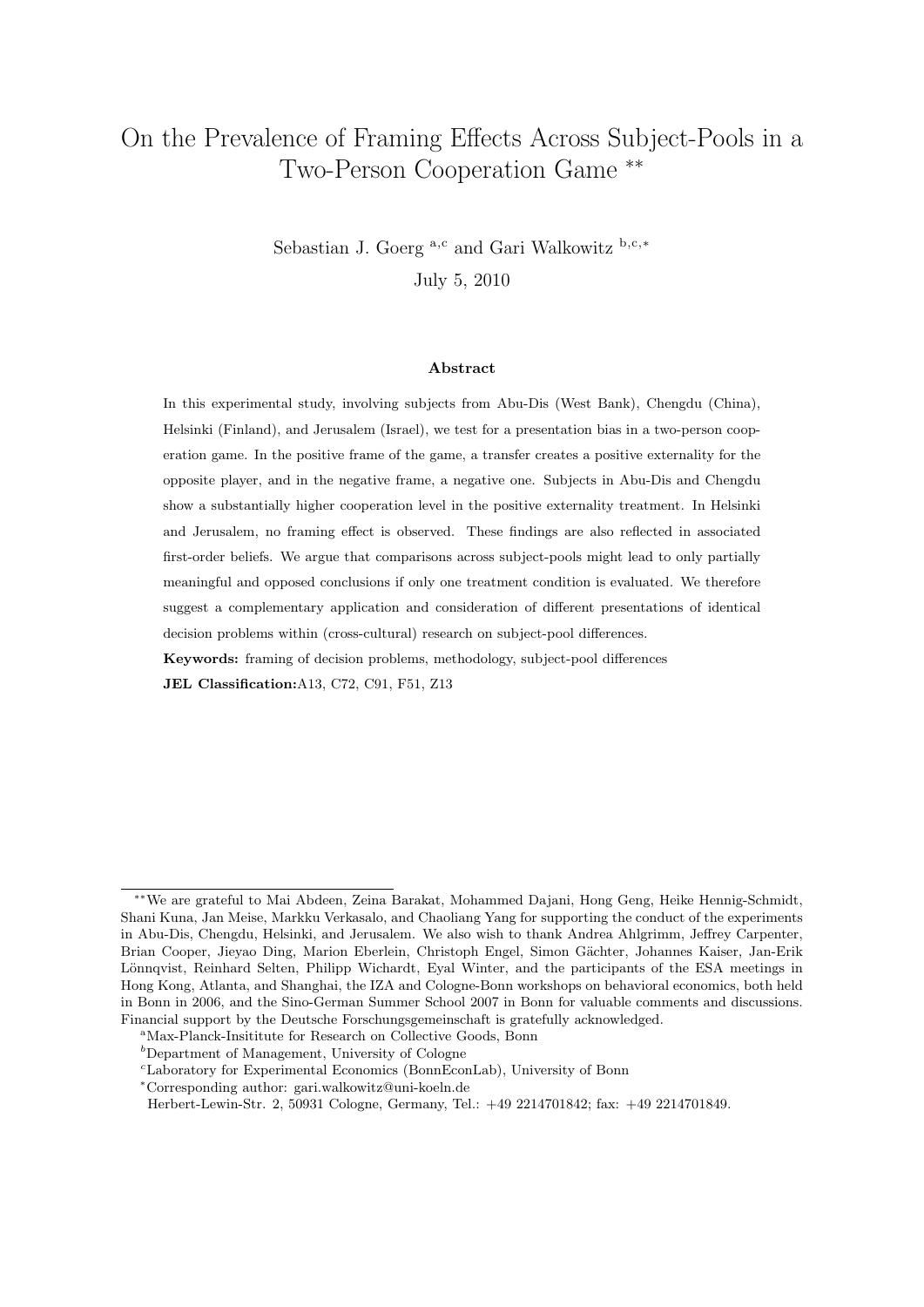## 1 Introduction

A vast body of literature demonstrates that different presentations of the same decision task can induce a so-called framing effect: behavior changes, although the underlying information and decisions remain essentially the same. Early investigations of pure framing effects have shown that variations in the form of presentation - of cooperation problems as a whole or of specific variables - manipulate level and mode of cooperation (Pruitt, 1967; Selten and Berg, 1970). Differently labeled decision tasks (e.g., game title, players' actions, player types, etc.) can also lead to divergent and non-consistent behavior (c.f., Tversky and Kahneman, 1981; Elliott, Hayward, and Canon, 1998; Burnham, McCabe, and Smith, 2000; Liberman, Samuels, and Ross, 2004). Moreover, further contributions have revealed that subjects' behavior can be influenced by the presentation of the same essential information as positive or negative. This type of framing is commonly known as valence framing. In this broad domain, studies dealing with public goods games creating either positive externalities (public good) or negative externalities (public bad) are well established (c.f. Fleishman, 1988; Andreoni, 1995; Sonnemans, Schram, and Offerman, 1998; Willinger and Ziegelmeyer, 1999; Cookson, 2000; and Park, 2000; Dufwenberg, Gächter, and Hennig-Schmidt, 2008).<sup>2</sup> Results from these publications in general suggest that experimental designs enabling positive externalities are aligned with significantly higher cooperation levels compared to setups allowing for negative externalities.<sup>3</sup>

This paper intends to analyze subject-pool affiliation as one factor leading to different und conflicting levels of cooperation dependent on game presentation forms with either positive or negative externalities. As shown by several authors choosing subjects from different countries promises substantial cross-societal variation (see, e.g., Roth, Prasnikar, Okuno-Fujiwara, and Zamir, 1991; Oosterbeek, Sloof, and van de Kuilen (2004), Herrmann, Thöni, and Gächter, 2008). To maximize chances of observing behavioral differences across subject-pools, we conducted an experimental study in different subject pools - Abu-Dis (West Bank), Chengdu (China), Helsinki (Finland), and Jerusalem (Israel) - holding the type of subject pool (uni-

<sup>&</sup>lt;sup>2</sup>See also Levin, Schneider, and Gaeth (1998) and Abbink and Hennig-Schmidt (2006) for comprehensive reviews on framing literature and framing types.

<sup>3</sup>Brewer and Kramer (1986), McCusker and Carnevale (1995), and Sell, Chen, Hunter-Holmes, and Johansson (2002) found an effect that went into the opposite direction. In a British subject-pool Cubitt, Drouvelis, and Gächter (2008) do not find a significant difference in contributions across game frames; neither do Dufwenberg et al. (2008) in their neutral label game.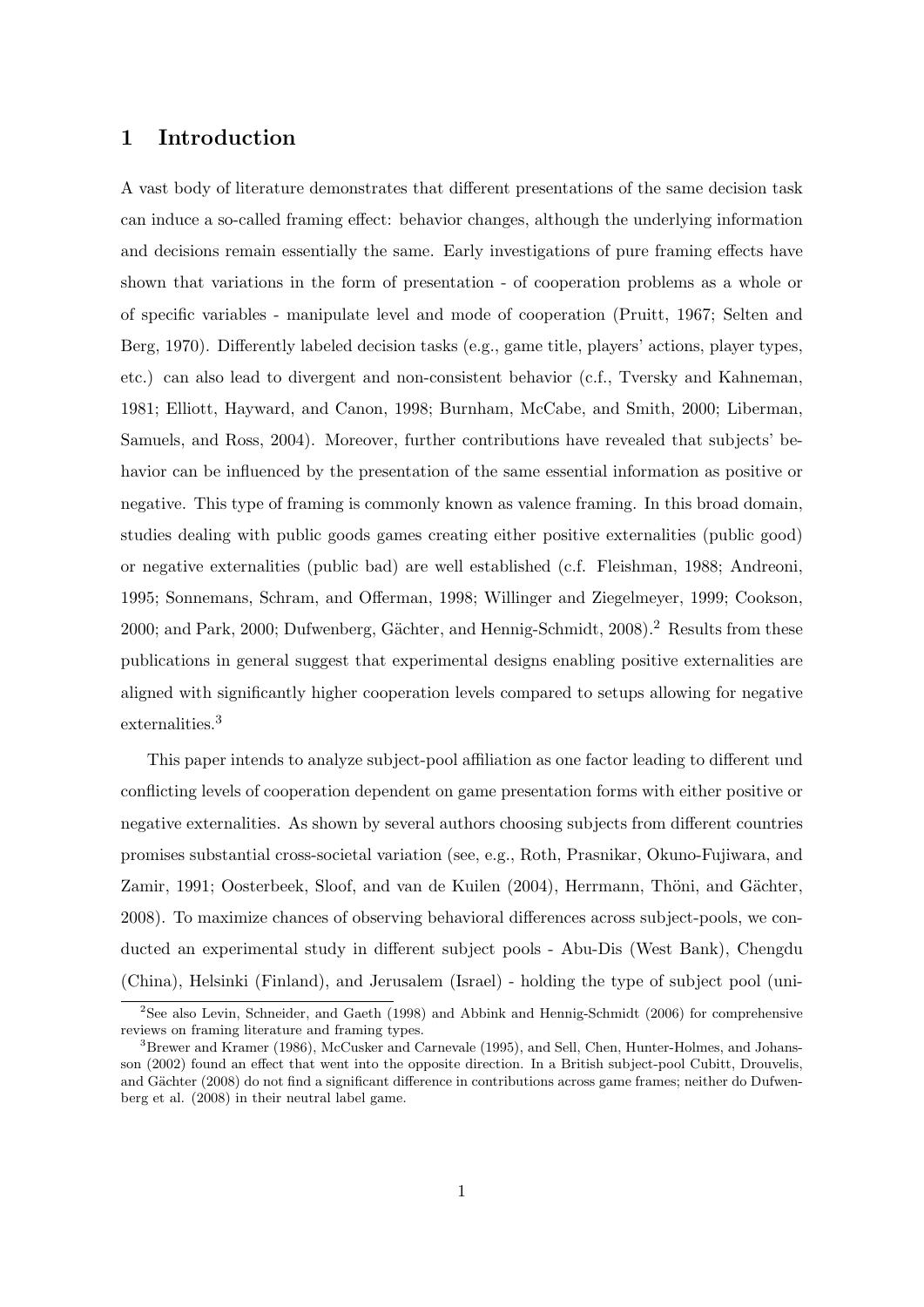versity students) constant. The societies of our subject-pools differ according to widely used criteria developed by social scientists and, partly, in geographical distance.<sup>4</sup> In addition to these classifications, the historical and political background of Israelis and Palestinians<sup>5</sup> - who live next to each other - makes them a promising testbed for investigating the link between subject-pool affiliation and cooperative behavior.

Since cooperation in situations with positive or negative externality is crucial for human interaction from an individual perspective as well as from a societal point of view, we will also separately compare behavior under both conditions across subject-pools to evaluate the validity of findings. We will further show that our experimental approach and the awareness of the impact of subject-pool differences on frame perception have important implications. Formally identical bargaining setups might be perceived differently, evoke deviant beliefs in different subject-pools, and lead to divergent behavior.

Cross-societal studies conducted so far typically apply experimental designs with one form of presentation. Possible, unintentionally induced presentation effects - although not the focus - are not considered (e.g., Anderson, Rodgers and Rodriguez, 2000; Henrich, Boyd, Bowles, Camerer, Fehr, Gintis, and McElreath, 2001; Buchan, Croson, and Johnson, 2004).<sup>6</sup> To the best of our knowledge there exist only two studies taking a cross-societal perspective of framing effects into account. The first work, a questionnaire study by Levin, Gaeth, Evangelista, Albaum, and Schreiber (2001), involves Americans and Australians. Therein, American subjects claimed to reduce a significantly higher amount of red meat consumption if the negative consequences of not reducing (i.e., a higher risk of developing cancer) were stressed compared to a treatment in which the positive consequences of reducing were emphasized. On the contrary, Australian subjects did not respond differently to the two frames. In a second study,

<sup>&</sup>lt;sup>4</sup>As Inglehart, Basañez, and Moreno (2001) point out, different behavioral standards and norms are particularly likely if countries vary in their religious heritage. Our subject pools are located in countries that bear different religious heritages: Islam in Palestine; Buddhism, Taoism, and Confucianism (although not a religion in a narrower sense) in China; Christianity in Finnland; and Judaism in Israel. Moreover, contrary to geographically distant Chinese and Palestinians who are collectivistic and high-context societies (i.e., they use high-context messages in routine communication, in which words and word choices are very important. Few words can communicate a complex message very effectively to an in-group), Finns and Israelis - who are also located far from each other - live in more individualistic and low-context societies (i.e, the communicator needs to be more explicit and the value of a single word is less important) (Hall, 1976; Hofstede, 2001).

<sup>&</sup>lt;sup>5</sup>At the moment, a Palestinian state does not exist. Most of our subjects are formally citizens of the states of Israel and Jordan. Nevertheless, we will refer to them as Palestinians to ease the notation.

<sup>&</sup>lt;sup>6</sup>See, for a specific international overview of public goods and commons dilemma studies, Cardenas and Carpenter (2004).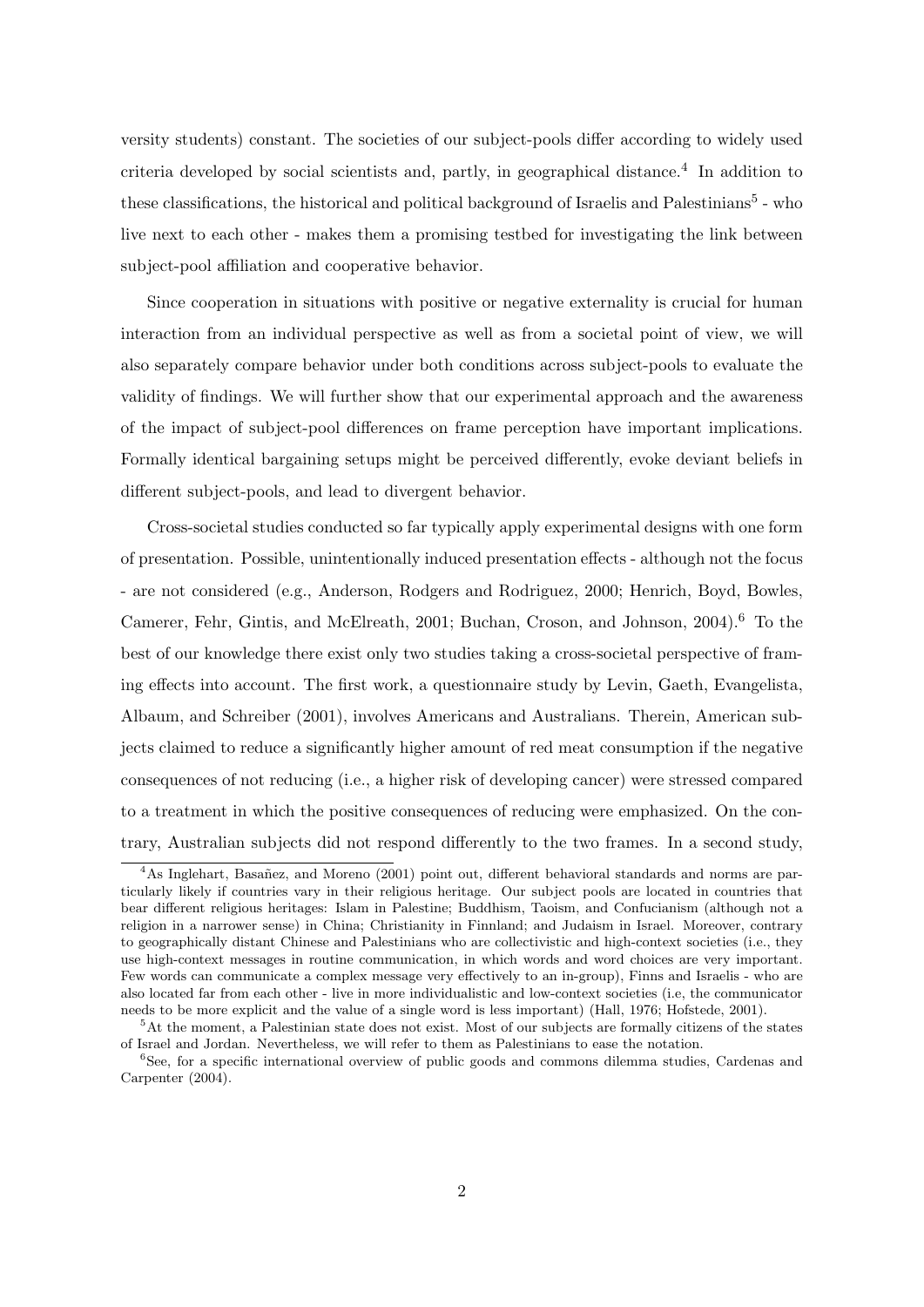Sell et al. (2002) investigated the consistency and direction of framing effects across different countries. They found very similar patterns of cooperation both in the United States and in China. In both subject-pools, group members were more cooperative when facing resource goods dilemmas compared to a situation where they were confronted with a standard public goods game. We will extend the approach of Levin et al. (2001) and Sell et al. (2002) with regard to a more extensive cross-subject-pool analysis and a discussion of the behavioral and - more importantly - methodological consequences of our findings.<sup>7</sup>

For our study, we conducted two series of experiments applying two frames of a simple two-person continuous prisoner's dilemma game which represent different presentations of the same - strategically equivalent - decision task. That is, in both cases individuals must choose between a maximization of their own profit or to cooperate at some personal cost to increase the joint payoff. Individuals can give up an immediate benefit to sustain a resource for the other player's use. Thus, in one treatment, action creates a positive externality for the matched player. On the contrary, in our second treatment, action results in a negative externality. Like a public goods dilemma, our first treatment is a problem of contribution. Only with positive contributions is an increase in efficiency achieved. Similarly, our second treatment, like a commons dilemma, is a problem of consumption. The lower the share of personal consumption, the higher is the efficiency. Any consequentialist theory, such as expected utility theory, suggests that these two types of presentations are equivalent because the underlying game-structures are strategically equivalent and have the same payoff consequences. However, giving and taking are psychologically different actions and findings from one set of studies may not be generalized to the other set; generally between different subject-pools and especially in a cross-societal environment (Brewer and Kramer, 1986; Fleishman, 1988). This fact makes our experimental framework an appropriate tool to study presentation effects across subject-pools.

Our West Bank and Chinese data show that game presentation can significantly influence decision makers' actions and associated first-order beliefs. In the positive externality con-

<sup>7</sup>Since we have not conducted more than one experiment per society we implicitly rely on the assumption that there are no differences within societies and that the only difference is between subject-pools. Yet, some experimental evidence supports this assumption: Gächter and Herrmann (2009) and Herrmann and Thöni (2009) conducted experimental studies in more than one subject pool in Switzerland and Russia and found no differences within societies but only between them. Future research should address this methodological point on a broader international scale.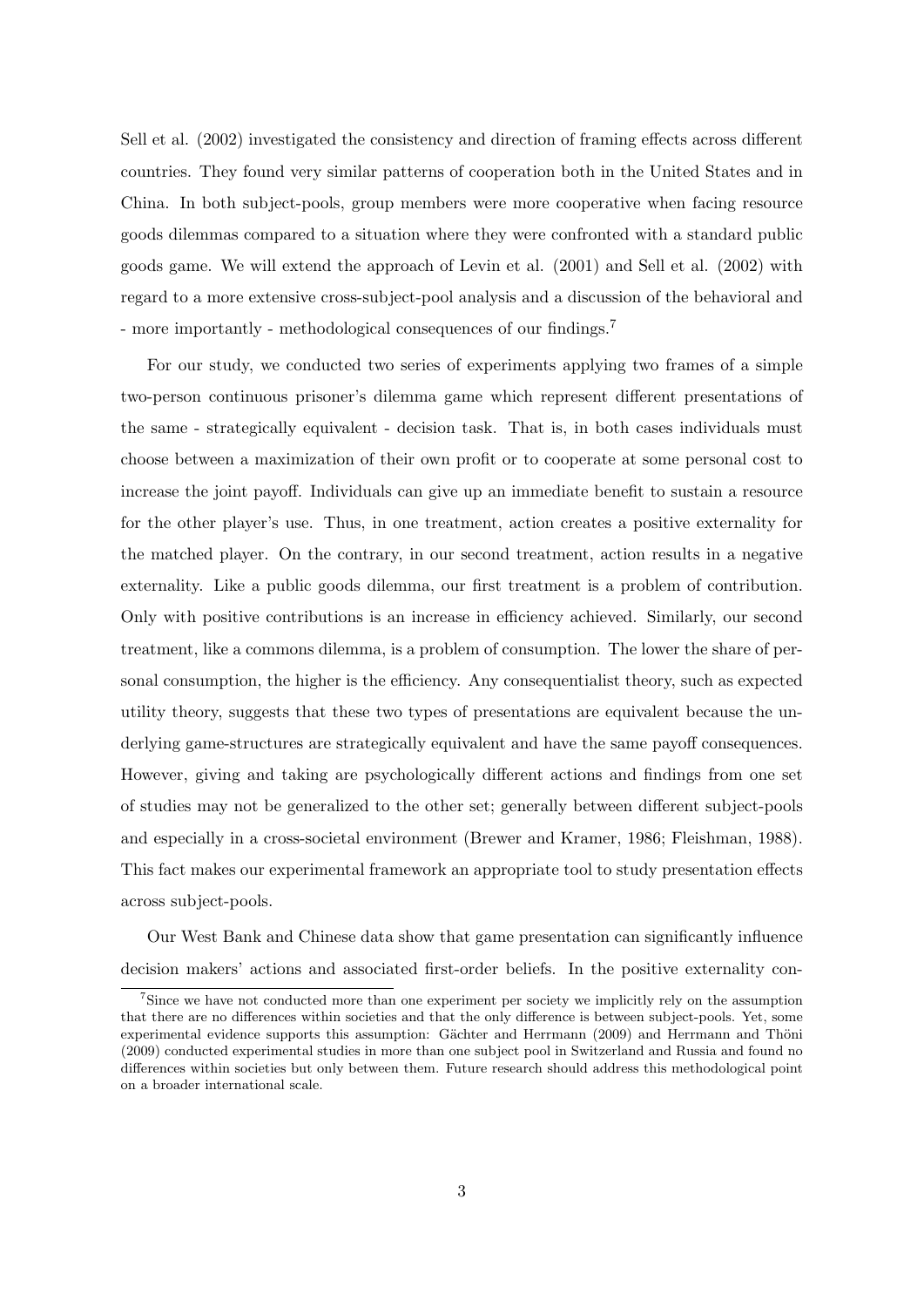dition, substantially more cooperation is manifested in both subject-pools compared to the situation with negative externality. In contrast, the experiments conducted in Helsinki and Jerusalem yielded different results. There, on an aggregate level, no significant presentation effect could be detected. In all subject-pools, neither the Nash equilibrium nor the social optimum is reached.

Comparing the level of cooperation under each of our two conditions across subjectpools yields opposite conclusions about cooperative behavior in the different subject-pools. While subjects in Abu-Dis and Chengdu are more cooperative in the treatment with positive externality, behavior in the treatment with negative externality is more cooperative in Helsinki and Jerusalem.

Our results shed new light on the impact of presentation conditioned by preferences and social norms in different subject-pools embedded in different societies. Framing effects are not robust. Therefore, we will argue that for deriving a conclusion about a subject-pool's (cooperative) behavior, different presentations of logically identical experimental setups should be considered and evaluated adequately. We believe that this is of particular importance when discussing cross-cultural evidence.

## 2 Experimental framework: A two-person cooperation game

The two applied game frames both represent a straightforward two-person continuous prisoner's dilemma game in which subjects can choose an individual level of cooperation from a given range of possible actions. $8$  Thus, in contrast to the classical prisoner's dilemma game, the question whether to cooperate or to defect is not a binary choice. In the first game-frame (PDP), a player's decision creates a positive externality to the matched player's payoff, while in the second game-frame (PDN), it induces a negative externality. In the next subsection, we will describe both the PDP-frame and the PDN-frame in detail.

#### 2.1 Game-frame with positive externality (PDP)

At the beginning, two randomly matched players  $i$  and  $j$  obtain an integer initial endowment  $X = X_i = X_j$ . Each player then has the opportunity to transfer an integer part a of X,

<sup>&</sup>lt;sup>8</sup>Please refer to Appendix A for further details on the prisoner's dilemma game and public goods game nature of the game.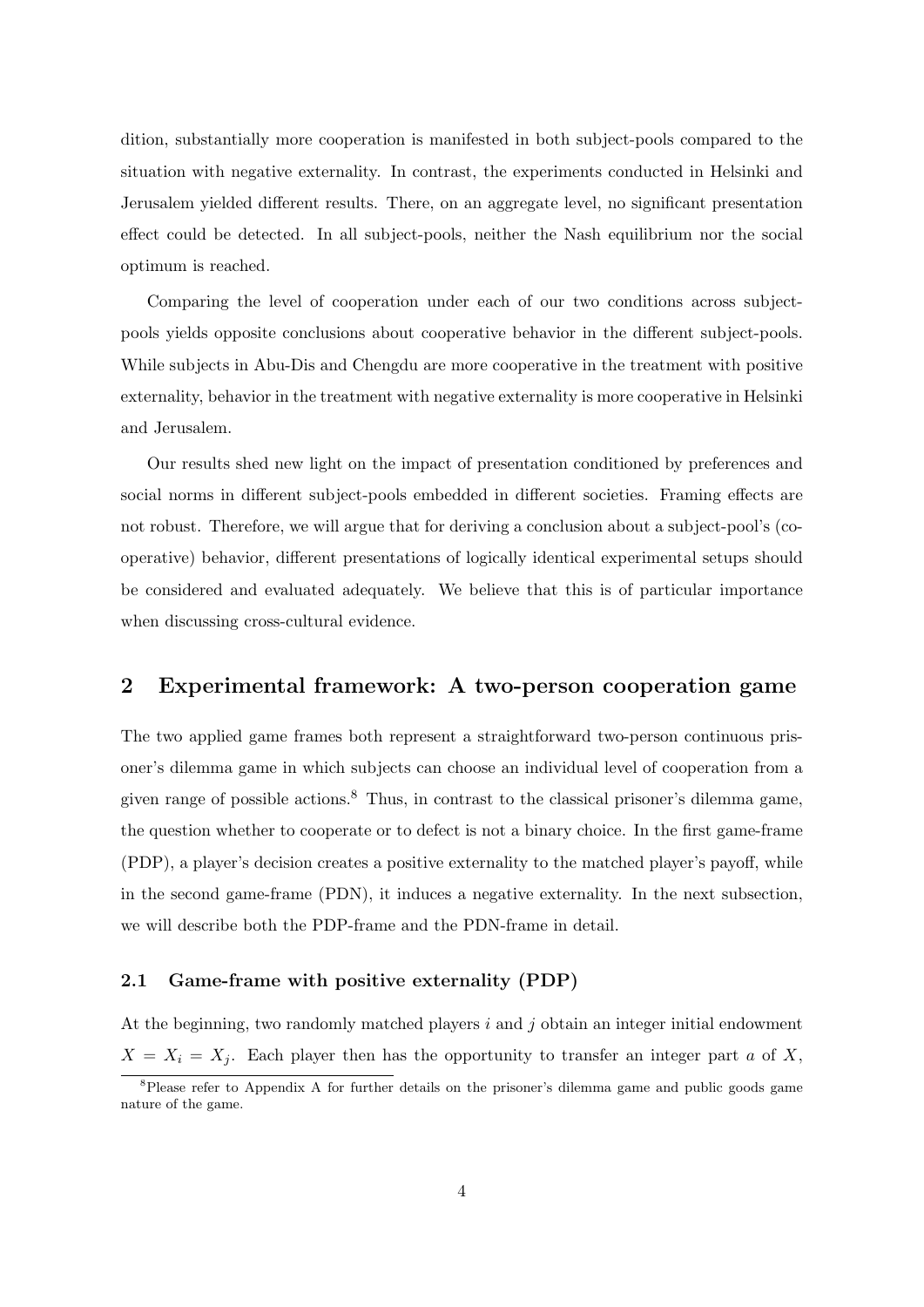nothing, or the entire amount X to the opposite player. Both players choose  $a \in \{0, ..., X\}$ simultaneously. Each amount  $a$ , which is transferred to the paired player, will be multiplied by factor  $k > 1$  yielding an efficiency gain by transferring a positive amount a. Players' payoffs consist of the initial endowment X minus the transferred amount a plus the obtained and  $k$ -multiplied amount a transferred by the opposite player. Formally, player i's payoff function is given by:

$$
\pi_i^{PDP} = X_i - a_i^{PDP} + k \cdot a_j^{PDP}, \text{ with } a_i^{PDP}, a_j^{PDP} \in \{0, 1, ..., X\}, \text{ and } k > 1
$$

The payoff of the opposite player  $j$  is calculated analogously. The only Nash equilibrium is  $a_i^* = a_j^* = 0$ . Player *i* anticipates player *j*'s choice  $a_j^{PDP} = 0$  and will therefore also choose  $a_i^{PDP} = 0$ . The collective optimal choice is  $\hat{a}_i = \hat{a}_j = X$  since it maximizes the joint payoff  $\Pi^{PDP} = \pi_i + \pi_j.$ 

#### 2.2 Game-frame with negative externality (PDN)

The design of the PDN-frame is equivalent to the first version of the game, but instead of choosing an amount a which is transferred to the opposite player, decision makers must choose an integer which is transferred *from* the other player. Again two players  $i$  and  $j$ interact simultaneously. Initially, both receive an endowment  $X = X_i = X_j$ . Each player then has the opportunity to transfer an integer part  $a$ , nothing, or the entire amount  $X$  from the matched player. Thus, again, both players simultaneously choose  $a \in \{0, ..., X\}$ . The difference  $X - a$ , which is respectively not transferred, will be multiplied with  $k > 1$ . Hence, by transferring low amounts or nothing, efficiency increases. In contrast to the PDP-frame, the amount a, which is transferred, is not multiplied. Players' payoffs are determined by the multiplied difference of their initial endowments  $X$  and the amount  $a$  taken by the opposite player, and the amount  $a$  which players take away from the counterpart. Formally, player  $i's$ payoff function is given by:

$$
\pi_i^{PDN} = (X_i - a_j^{PDN}) \cdot k + a_i^{PDN}, \text{ with } a_i^{PDN}, a_j^{PDN} \in \{0, 1, ..., X\}, \text{ and } k > 1
$$

Player j's payoff is calculated analogously. The only Nash equilibrium is  $a_i^* = X_j$  and  $a_j^* = X_i$ . Player *i* anticipates player *j*'s choice  $a_j^{PDN} = X_i$  and will therefore also choose  $a_i^{PDN} = X_j$ . The optimal collective choice is  $\hat{a}_i = \hat{a}_j = 0$  since it maximizes the joint payoff  $\Pi^{PDN} = \pi_i + \pi_j.$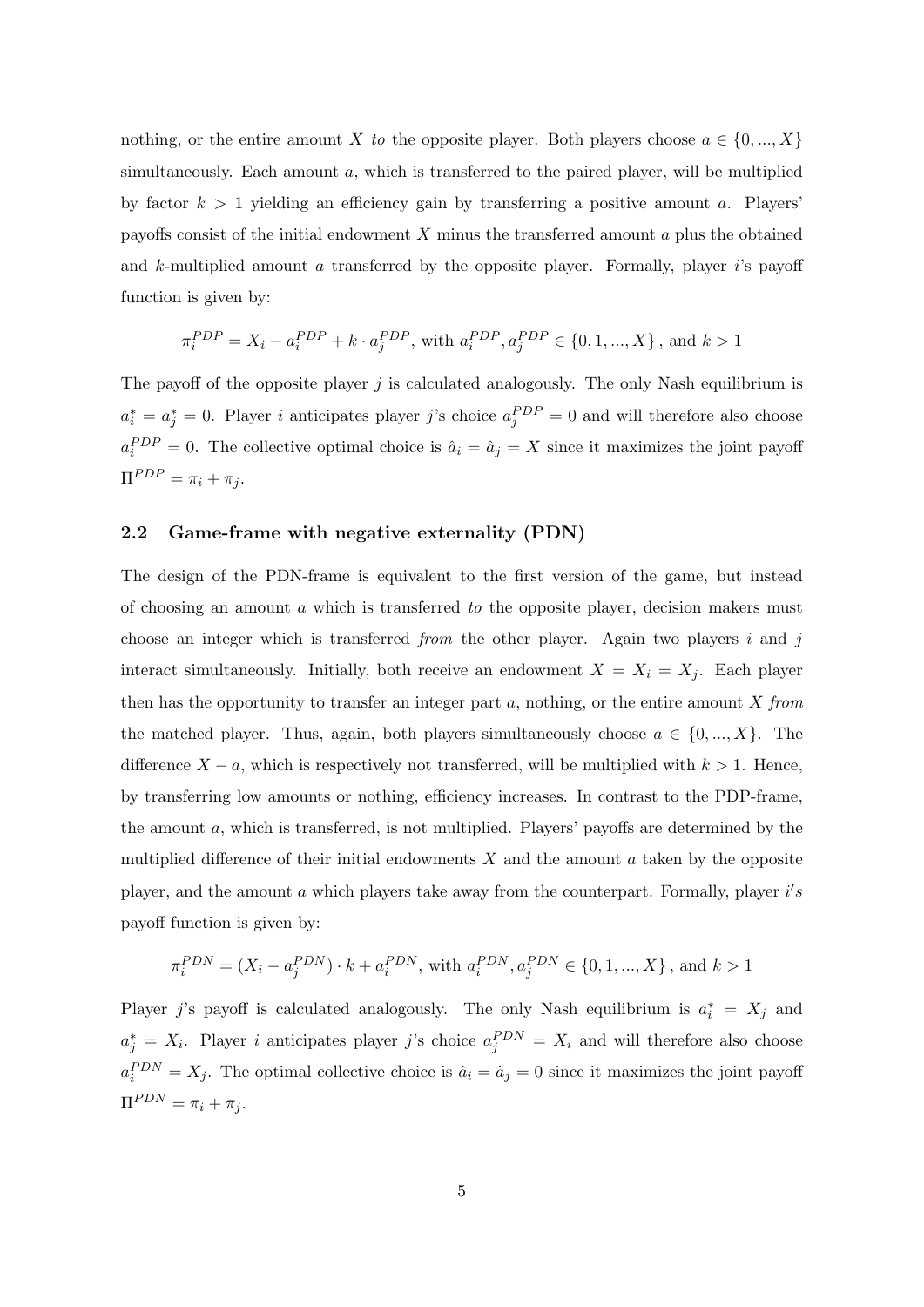#### 2.3 Equivalence of the two game-frames

In both versions of the game, player is payoff  $\pi_i$  consists of two parts - a self-determined component  $\pi_{iA}$  and a part  $\pi_{iB}$  resulting from player j's actions. Therefore, the total payoff of player *i* can be stated as:  $\pi_i = \pi_{iA} + \pi_{iB}$ . Player *i*'s self-determined payoff fraction in the PDP-frame is the amount  $X_i^{PDP} - a_i^{PDP}$  which is not given to the other player. In the PDN-frame, it is the amount  $a_i^{PDN}$  that is taken away from the other player.

The amount  $a_j^{PDP} \cdot k$  is the amount which player *i* receives from the other player in the PDP-frame. In the PDN-frame, the amount determined by the other player is the payoff fraction  $(X_i^{PDN} - a_j^{PDN}) \cdot k$  that the other player leaves to player *i*.

This illustrates that there are one-to-one mappings  $f_i$  and  $f_j$  of player i's or j's strategies  $a_i$  and  $a_j$ , respectively, in the PDP-frame onto the strategy spaces for i and j in the PDNframe such that  $a_i, a_j$  and  $(f_i(a_i), f_j(a_j))$  yield the same payoffs in the PDP-frame and the PDN-frame, respectively.

#### 3 Experimental procedures

The experiments were conducted between May 2006 and February 2007. The sessions in Abu-Dis were run at the Al-Quds University located in the West Bank, close to the city of Jerusalem. We collected the Chinese data at the Sichuan University in Chengdu. Finnish data were gathered at the University of Helsinki and observations for Jerusalem were obtained at the RatioLab of the Hebrew University in Jerusalem. In all universities students from different departments participated.<sup>9</sup>

In Abu-Dis and Jerusalem, each student received a fixed payment of 25 NIS upon showing up for the experiment. In Chengdu [Helsinki], each subject was paid 20 YUAN [4 EURO]. At each university both versions of the game were played as one-shot games, applying the paper and pencil method. We have chosen one-shot games to avoid confounding framing effects with strategical issues and to elicit behavior that is only conditioned to subjects' experiences

<sup>9</sup> In Chengdu, Helsinki, and Jerusalem, only subjects with very limited experimental experience were recruited (excluding previous collaborations in trust game, prisoner's dilemma, gift exchange, or public goods game experiments) for participation. Palestinian subjects had no experimental experience. The median age in Abu-Dis [Chengdu, Helsinki, Jerusalem] was 22 [23,24,25], and 55% [48%,69%,40%] females participated, respectively. We checked for possible effects of age and gender. We could not find any significant influences, neither for each subject-pool separately nor for the complete sample of observations.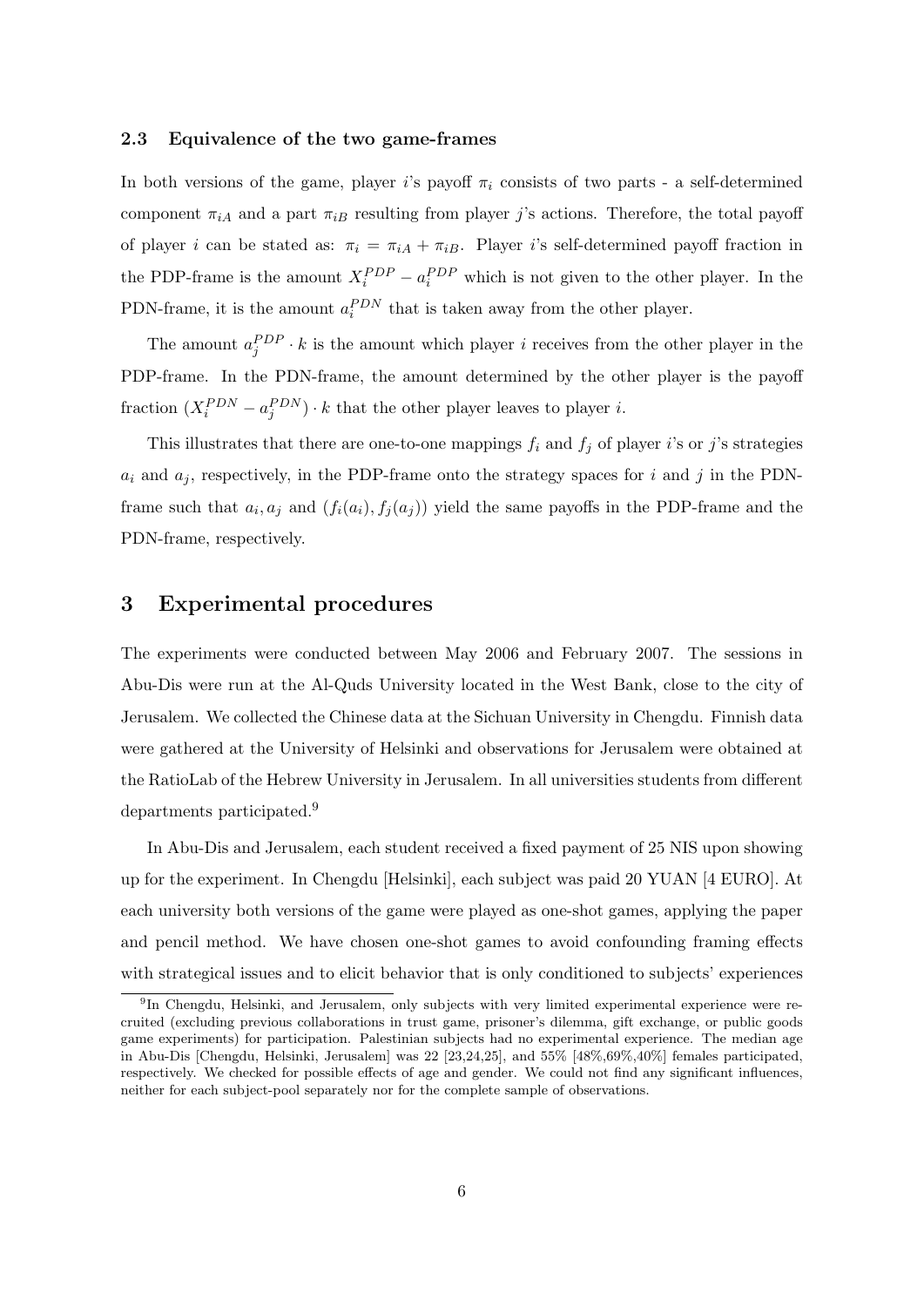| Session        | Treatment  | Location  | $#$ subjects |  |
|----------------|------------|-----------|--------------|--|
|                |            |           |              |  |
|                | <b>PDP</b> | Abu-Dis   | 20           |  |
| $\mathfrak{D}$ | <b>PDN</b> | Abu-Dis   | <b>20</b>    |  |
| 3              | <b>PDP</b> | Jerusalem | <b>20</b>    |  |
| 4              | <b>PDN</b> | Jerusalem | <b>20</b>    |  |
| 5              | <b>PDP</b> | Chengdu   | <b>20</b>    |  |
| 6              | <b>PDN</b> | Chengdu   | <b>20</b>    |  |
|                | <b>PDP</b> | Helsinki  | 21           |  |
| 8              | <b>PDN</b> | Helsinki  | 21           |  |
|                |            |           |              |  |
| Sum            |            |           | 142          |  |

Table 1 Overview over Treatments, Locations and Observations

and perceptions within their specific reference groups. Table 1 displays sessions, treatment conditions, and locations.

Experiments were run by local helpers who were comprehensively instructed and supported by the authors, who in turn, were present but stayed in the background. The motivation for this procedure was to minimise potential experimenter demand effects which arguably would be much higher if one of the authors would have run the experiment because of the cultural attribution - foreigners might be perceived differently across locations - that subjects might have made in this case. In addition, if a local runs the experiments there are no language issues and culture is not primed.<sup>10</sup>

Instructions were written in neutral language, strictly avoiding terms like 'give', 'take', or 'cooperation'. In fact, we neither labeled nor put disposable strategies into positive or negative light which should enhance the validity of our findings. They differed between treatments only by the direction of the conducted transfer. Accordingly, transfers were to be realized either to player j or from player j. This procedure ensured that only the technical presentation and not the wording or further frames could influence subjects' behavior. Dependent on the location, the instructions were either given in Arabic, Chinese, Finnish, or Hebrew.<sup>11</sup>

Subjects were endowed with  $X = 10$  Talers in the opening of every game.<sup>12</sup> The multiplier

 $10$ This procedure was also implemented by Herrmann et al. (2008).

 $11$ To avoid translation errors regarding the task and the procedure, instructions were translated by native speakers from German into the corresponding language and afterwards back-translated into German by a different person (Brislin, 1970). For instructions, see Appendix B.

 $12$ Taler = experimental currency. During the experiment all transfers were made in Taler. The exchange rate from Taler to NIS [YUAN, EURO] was 1 Taler = 2.5 NIS [1.5 YUAN, 0.5 EURO]. We adjusted expected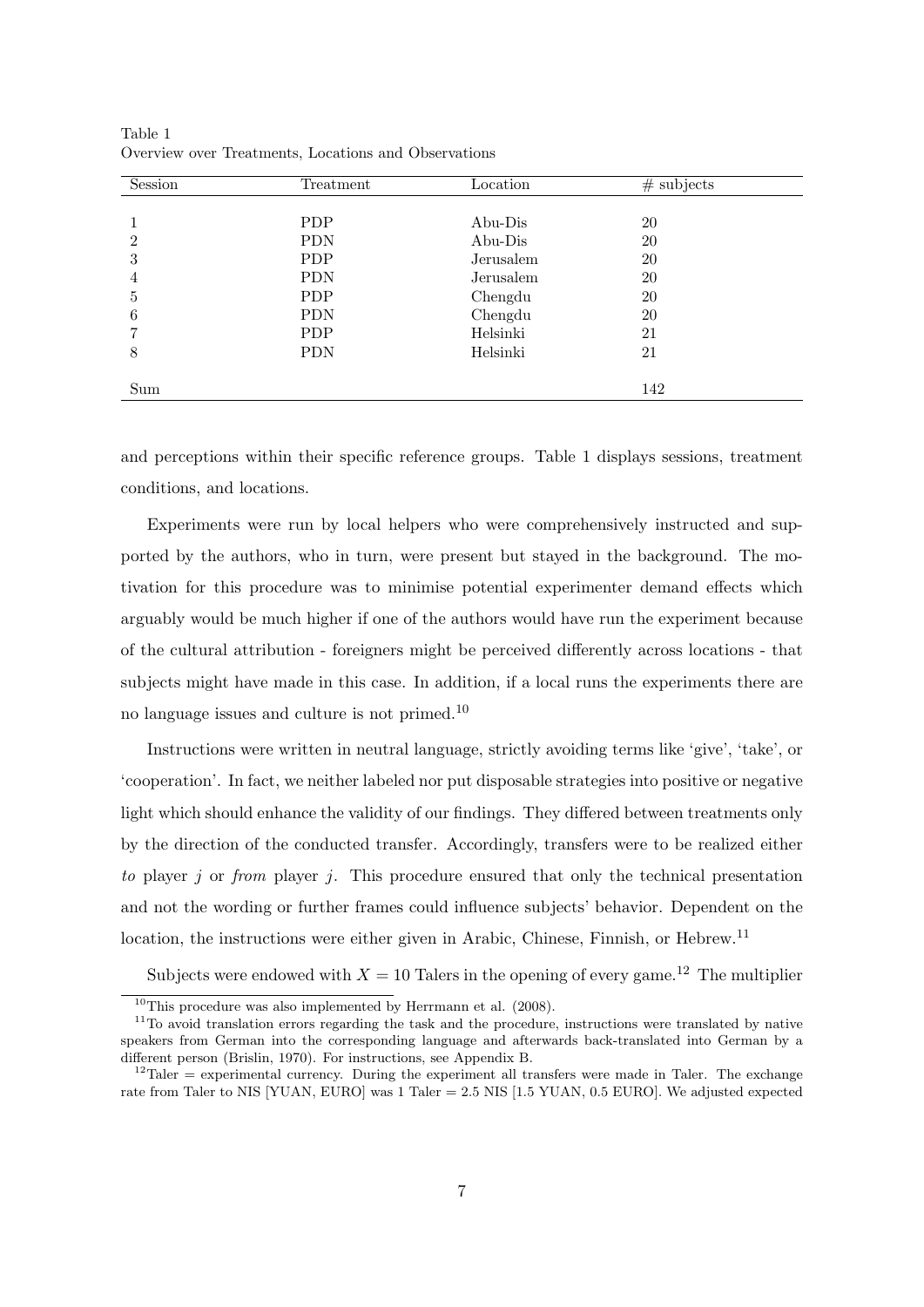k was fixed with  $k = 2$ . The individual payoff in the Nash equilibrium was 10 Talers for each player. The Pareto optimum outcome generated 20 Talers, respectively. In the run of the experiment, participants received no feedback on matched player's decisions.

After running the experiment, two questionnaires were handed out. In the first questionnaire, we asked participants for their first-order beliefs on the behavior of the matched player.<sup>13</sup> Correct beliefs were rewarded with an additional Taler. The second questionnaire covered socio-demographic questions. At the end of the session, the outcome for each participant was calculated, converted into the local currency, and paid out.

#### 4 Results

The basis of our analysis is the level of cooperation exhibited by the participants in both treatment conditions. In the PDP-frame, it is the transferred amount to the other player  $(a^{PDP})$ , and in the PDN-frame, it is the amount left to the other player  $(10 - a^{PDN})$ . We will first compare treatment-dependent cooperation levels and associated first-order beliefs across subject-pools and check for consistency among treatments. In a second step, we will first investigate potential framing effects within our subject-pools and then contrast actual framing effect magnitudes across subject-pools.

#### 4.1 Treatment-dependent cooperation across subject-pools

In PDP, the highest average cooperation level is observed in Abu-Dis (7.10), followed by Chengdu (5.50), Jerusalem (4.40), and Helsinki (3.67). Nearly the same sequence holds for first-order beliefs on cooperation: highest contributions are expected in Abu-Dis (6.05), followed by Chengdu (4.55), Helsinki (3.57), and Jerusalem (3.40). A Kruskal-Wallis test shows that cooperation levels and associated first-order beliefs differ significantly across subjectpools in PDP ( $p = .004$ ,  $p = .027$ ; both two-sided).<sup>14</sup> Hence, when we exclusively look at the positive externality frame, which is commonly done in subject-pool comparisons, we find

hourly payoffs to the average wage per hour of a local student helper.

<sup>&</sup>lt;sup>13</sup>We are aware of the fact that stated beliefs can be biased by prior decisions that have already been undertaken. However, since actual unbiased decisions are more valuable for our analysis, we applied this procedure.

 $14}$ Pair-wise analyses reveal that contributions in Abu-Dis are economically and statistically higher than in Jerusalem and Helsinki ( $p = .000$ ,  $p = .005$ ). Moreover, subjects in Chengdu are more cooperative than in Helsinki ( $p = .084$ ) (all Mann-Whitney-U test, two-sided).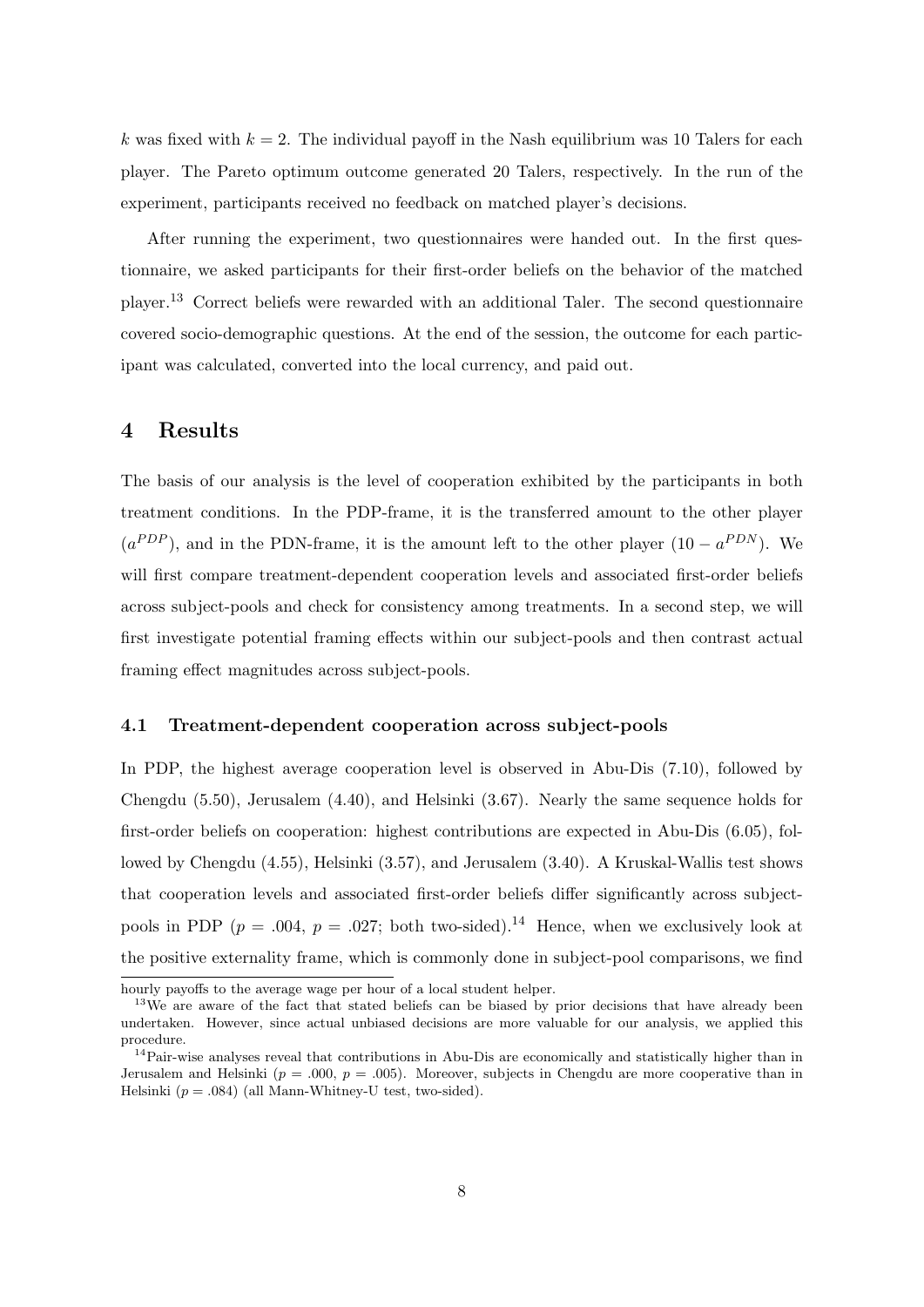clear varieties (see Table 2 and Figure 1). This leads us to our first result:

Result 1: In the positive externalities treatment (PDP), cooperation levels differ significantly across subject-pools. The same holds for associated first-order beliefs.

Next, we investigate average cooperation levels in PDN across subject-pools. In PDN, the highest cooperation is found in Helsinki (4.67), followed by Jerusalem (4.55), and Chengdu (2.65) and Abu-Dis (2.65). We receive almost the same order when analyzing associated first-order beliefs: highest contributions are expected in Helsinki (3.67), followed by Jerusalem (3.40), Chengdu (3.20), and Abu-Dis (2.75) (see Table 2 and Figure 1). A Kruskal-Wallis test reveals that cooperation levels significantly differ across subject-pools in PDN ( $p = .053$ , twosided).<sup>15</sup> However, this does not hold for associated first-order beliefs ( $p = .900$ , two-sided).<sup>16</sup> Hence, we conclude:

Result 2: In the negative externalities treatment (PDN), cooperation levels significantly differ across subject-pools. Associated first-order beliefs are not statistically different across subject-pools.

#### 4.2 The impact of framing in different subject-pools

We now explore whether there are differences in the impact of different game frames on cooperation levels and associated first-order beliefs across subject-pools to explain our previous findings.

In Abu-Dis [Chengdu], on average 7.10 [5.50] Talers were transferred to the opposite player in PDP. In the contrary, in PDN, only 2.65 [2.65] Talers were left to the opponent. The observed mean differences between the two treatments are highly significant in both locations ( $p = .000$  [ $p = .009$ ], both Mann-Whitney-U test, two-sided). A look at the medians yields a similar result (see Figure 1). When looking at first-order beliefs we find a comparable pattern: in both locations, subjects on average expected higher cooperation in PDP (6.05 [4.55]) compared to PDN (2.75 [3.20]). In Abu-Dis, the difference in beliefs is highly significant  $(p = .000)$  whereas in Chengdu, average beliefs do not significantly differ  $(p = .321;$  all Mann-Whitney-U test, two-sided).

<sup>&</sup>lt;sup>15</sup>Pairwise analyses show that cooperation in Helsinki is significantly higher than in Chengdu and Abu-Dis  $(p = .059 \text{ and } p = .032)$ . The same holds for Jerusalem; here cooperation is also significantly higher compared to Chengdu and Abu-Dis ( $p = .045$  and  $p = .077$ ) (all Mann-Whitney-U test, two-sided).

<sup>&</sup>lt;sup>16</sup>In all subject pools actions and associated beliefs are positively correlated, refer to Table 2.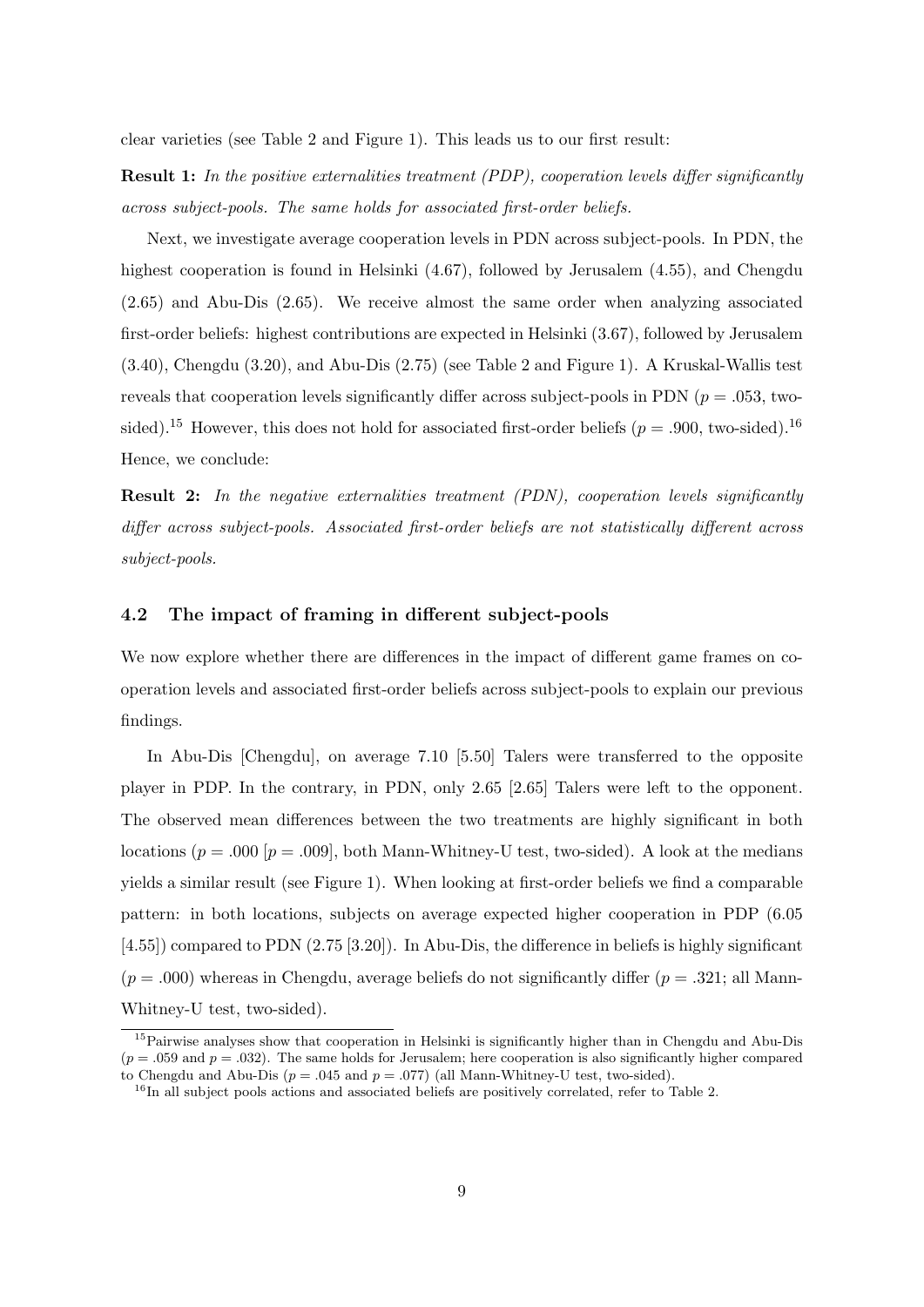#### Table 2

|                                                  | Abu-Dis      | Chengdu      | Helsinki   | Jerusalem    |  |
|--------------------------------------------------|--------------|--------------|------------|--------------|--|
|                                                  |              |              |            |              |  |
| Cooperation levels                               |              |              |            |              |  |
| <b>PDP</b>                                       | 7.10(2.36)   | 5.50(3.69)   | 3.67(2.63) | 4.40(2.95)   |  |
| <b>PDN</b>                                       | 2.65(2.08)   | 2.65(2.76)   | 4.67(3.26) | 4.55(3.38)   |  |
| MWU                                              | p < .01      | p < .01      | $p=.41$    | $p=.95$      |  |
| First-order beliefs                              |              |              |            |              |  |
| <b>PDP</b>                                       | 6.05(2.89)   | 4.55(3.90)   | 3.57(2.79) | 3.40(2.50)   |  |
| <b>PDN</b>                                       | 2.75(2.34)   | 3.20(3.21)   | 3.67(3.38) | 3.40(3.14)   |  |
| MWU                                              | p < .01      | $p=.32$      | $p=.88$    | $p=.97$      |  |
| Correlation First-order belief/Cooperation level |              |              |            |              |  |
| Spearman                                         | $\rho = .64$ | $\rho = .68$ | $\rho=.58$ | $\rho = .41$ |  |
| Significance                                     | p < .01      | p < .01      | p < .01    | p < .01      |  |

Average cooperation levels, associated first-order beliefs and correlation between beliefs and cooperation level per location

Numbers in paratheses denote standard deviations.

MWU: two-sided Mann-Whitney-U-test for the comparison between PDP and PDN.

#### Figure 1

Median levels of cooperation and associated first-order beliefs per treatment and subject-pool. Diamonds give means and corresponding error bars.

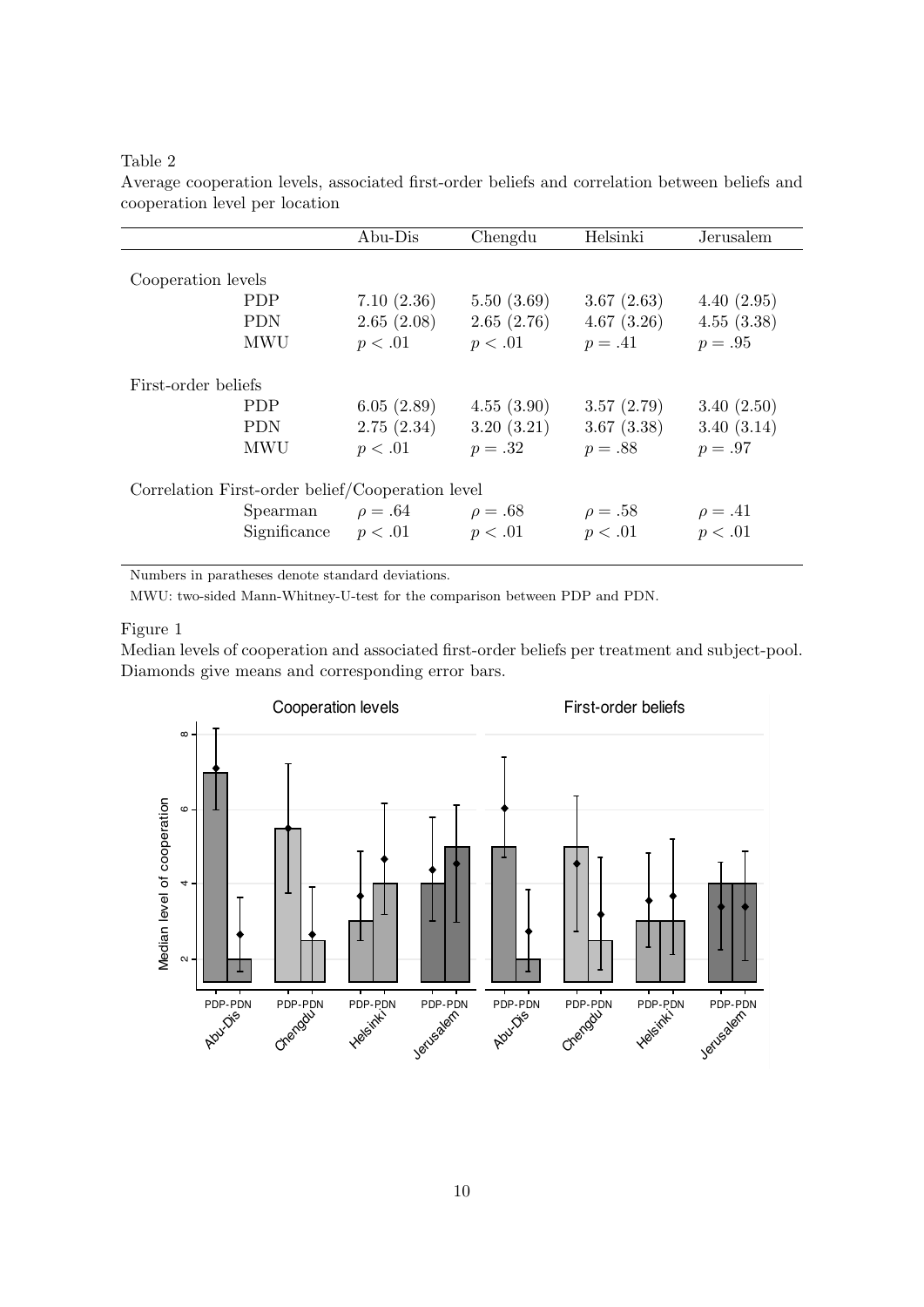In Helsinki and Jerusalem, we observe a different picture. In Helsinki [Jerusalem], the shown average level of cooperation is slightly higher under PDN than in PDP. In PDP on average 3.67 [4.40] Talers were transferred to the other player compared to 4.67 [4.55] which were left in PDN. However, these differences are not statistically significant ( $p = .407$  [ $p =$ .952]. The same finding holds for first-order beliefs: in Helsinki [Jerusalem], subjects on average expected similar cooperation in PDP (3.57 [3.40]), as compared to PDN (3.67 [3.40]). In both places, beliefs do not differ significantly ( $p = .875$  [ $p = .973$ ], all Mann-Whitney-U test, two-sided).

Our findings on the prevalence of framing effects illustrate that framing effects in cooperative behavior are not robust; in Abu-Dis and Chengdu, they are detectable, whereas in Helsinki and Jerusalem, no evidence for a presentation bias is found (cf. Table 2 and Figure 1). In addition, mean differences between PDP and PDN also differ across subject-pools. In order to quantify, these differences we now compare the exact magnitude of the detected framing effects in pairs between subject-pools - this is the difference in cooperation levels among PDP and PDN per location - by comparing the differences in differences between two locations and applying a statistical test to them. For this analysis we use a Monte-Carlo approximation of a two-sided permutation test with 100, 000 draws.<sup>17</sup> Our analysis shows that the effect magnitude in Abu-Dis [Chengdu] is significantly higher than in Helsinki ( $p = .000$ )  $[p = .007]$  and in Jerusalem  $(p = .000 [p = .004])$ . No differences in effect magnitudes can be found among Abu-Dis and Chengdu nor for a comparison between Helsinki and Jerusalem  $(p=.222 \text{ and } p=.539).$ 

Taking our evidence on the impact of framing across subject-pools yields our third result: Result 3: In Abu-Dis and Chengdu, subjects are significantly more sensitive to the gameframe than subjects from Helsinki and Jerusalem. In both subject-pools, cooperation is significantly higher under the PDP-condition than in the PDN-treatment. On the contrary, no evidence for a presentation effect in Helsinki and Jerusalem is observed.

Our results demonstrate that observed levels of cooperation found in one subject-pool

<sup>&</sup>lt;sup>17</sup>We apply a test, which computes the probability for obtaining a sample with the same or a larger difference between the two effect magnitudes by randomly assigning each single action in PDP and PDN to one of the two locations, while at the same time keeping the condition constant. The resulting fraction of trials with larger or same differences functions as the p-value. This procedure is analogous to the one applied by Abbink and Rockenbach (2006). Cohen's d could also be applied as a measure for the effect size per location. However, this yields only aggregate measures, which are not testable (Cohen's d: Abu-Dis  $d = 1.99$ ; Chengdu  $d = 0.875$ ; Helsinki  $d = 0.337$ ; Jerusalem  $d = 0.047$ .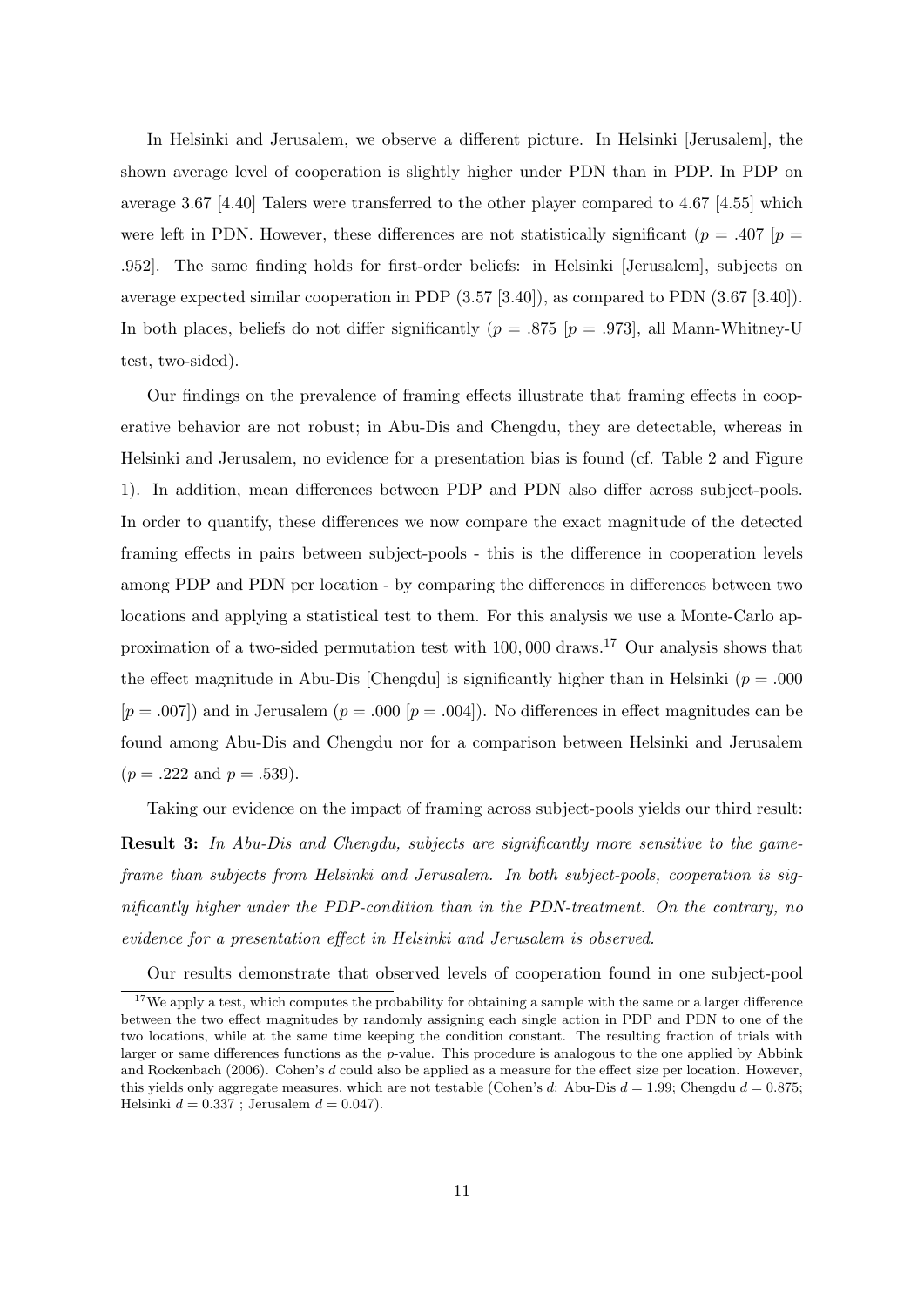broadly depend on the game presentation form. In addition and strikingly, the ordering of cooperation levels across subject-pools is almost reversed in the two treatment conditions: in PDP, we observe the highest level of cooperation in Abu-Dis and the lowest in Helsinki. On the contrary, in PDN we find most cooperation in Helsinki and least in Abu-Dis (together with Chengdu). This detected swapping of order, nicely captured by Figure 1, shows how sensitive cross-subject-pool comparisons can potentially be toward game frames - results derived from comparisons under one game frame do not necessarily hold for other frames of the same decision task.<sup>18</sup> Consequently, we conclude the results section with our last result:

Result 4: The elicitation, occurrence, and comparison of cooperative behavior across different subject-pools substantially depends on the chosen game presentation. Therefore results may vary across game frames and subject-pools.

## 5 Summary and Discussion

The aim of this paper was to investigate the impact of framing on cooperative behavior dependent on subject-pool affiliation. Investigating two logically and strategically identical decision problems in an international setting we demonstrated that data obtained from only one presentation form might lead to only partly valid results and conclusions on subject-poolspecific behavior. This finding holds especially if results are compared and evaluated across subject-pools. Our results confirm and extend the work by Levin et al. (2001) and Sell et al. (2002).

Our results from Abu-Dis and Chengdu have shown that the formal presentation of a decision problem can influence subjects' actions substantially. The observed cooperation level is significantly higher when subjects create positive externalities toward each other compared to a situation in which resulting externalities are negative. In the positive condition, subjects from Abu-Dis and Chengdu are more willing to transfer higher amounts and thus voluntarily increase mutual welfare. On the contrary, in the negative condition, subjects leave relatively less to the counterpart.

Experiments run in Helsinki and Jerusalem yielded different results. There, aggregated

<sup>&</sup>lt;sup>18</sup>One interesting detail, however, is, that average observed cooperation levels (i.e., the average cooperation levels over both presentations) do not differ significantly between locations. Average cooperation levels [firstorder beliefs] over both presentation forms are: Abu-Dis 4.88 [4.40], Chengdu 4.08 [3.88], Helsinki 4.17 [3,62] and Jerusalem 4.48 [3.40].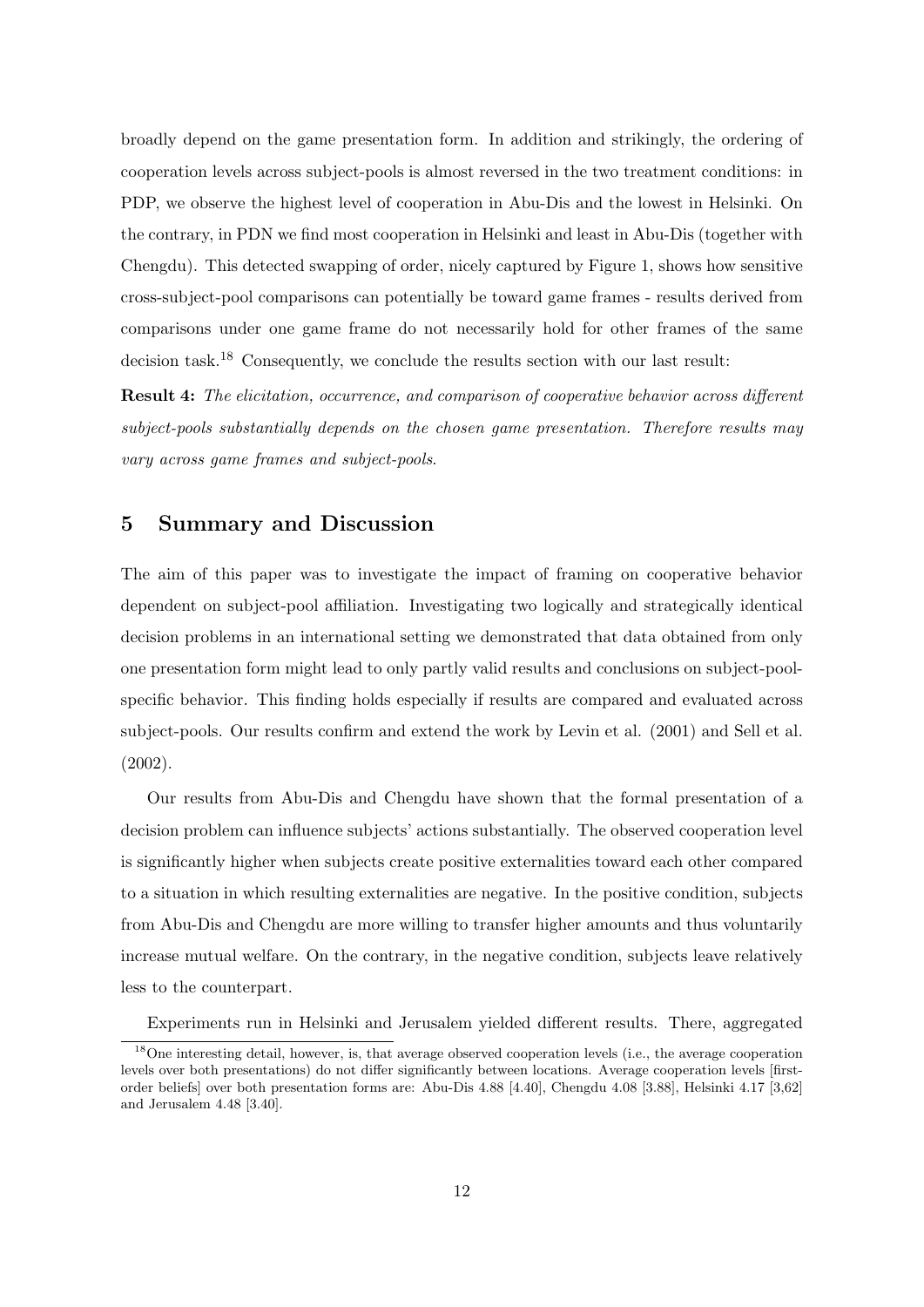subjects' actions appear to be externally unaffected across treatments in terms of the measured average outcome. No significant presentation effect could be verified. Finns and Israelis seem to show a similar behavioral pattern in both treatments. This finding is consistent with findings from Cubitt et al. (2008) and Dufwenberg et al. (2008) who conducted experiments with German and British subjects, respectively.

Our findings in Abu-Dis and Chengdu are in line with prior work on presentation effects in public goods games (e.g., Andreoni, 1995; Sonnemans et al., 1998; Willinger and Ziegelmeyer, 1999; and Park, 2000) and with studies on goal framing (e.g., Meyerowitz and Chaiken, 1987; Levin, Schneider and Gaeth, 1998). In these experiments, the negative formulation of an identical problem leeds to less cooperative behavior compared to a positive one.

The observed behavior could be connected to the concept of loss aversion and the so-called endowment effect, as introduced by Tversky and Kahneman (1981). To explain evident higher cooperation in take-dilemmas McCusker and Carnevale (1995) argue that give dilemmas involve decisions about current losses and take dilemmas about gains. Since people are motivated to avoid a loss more than they are motivated to obtain an equivalent gain they contribute more in the take game. Contrary to this link it is possible that our Palestinian and Chinese subjects perceive an amount taken away from them as a substantial loss, while they perceive an amount voluntarily given away as less of a loss or no loss. In other words, they are more sensitive to a loss induced by a second person, compared to a loss induced by themselves. As a consequence of this cognition, they might react much more sensitively to the threat of a possible loss induced by the right of the second player to take away any amount, as compared to the situation where they can determine themselves which amount to give away. To avoid this expected loss induced by the matched player, players take more from the matched player and, thus, cooperation is on a lower level in the PDN-frame as compared to the PDP-frame. This might deliver an explanation why, in this study, Palestinians and Chinese seem to obtain a higher benefit from doing a good deed rather than from not doing a bad deed.<sup>19</sup>

An alternative explanation for the observed behavior in Abu-Dis and Chengdu refers to the action itself. In the PDP-frame, action leads to cooperation, whereas under the PDN-

<sup>&</sup>lt;sup>19</sup>Andreoni (1995) argues that utility of people increases if they perceive the act of transferring as doing something good ("warm-glow") and decreases when they perceive it as doing something bad ("cold-prickle").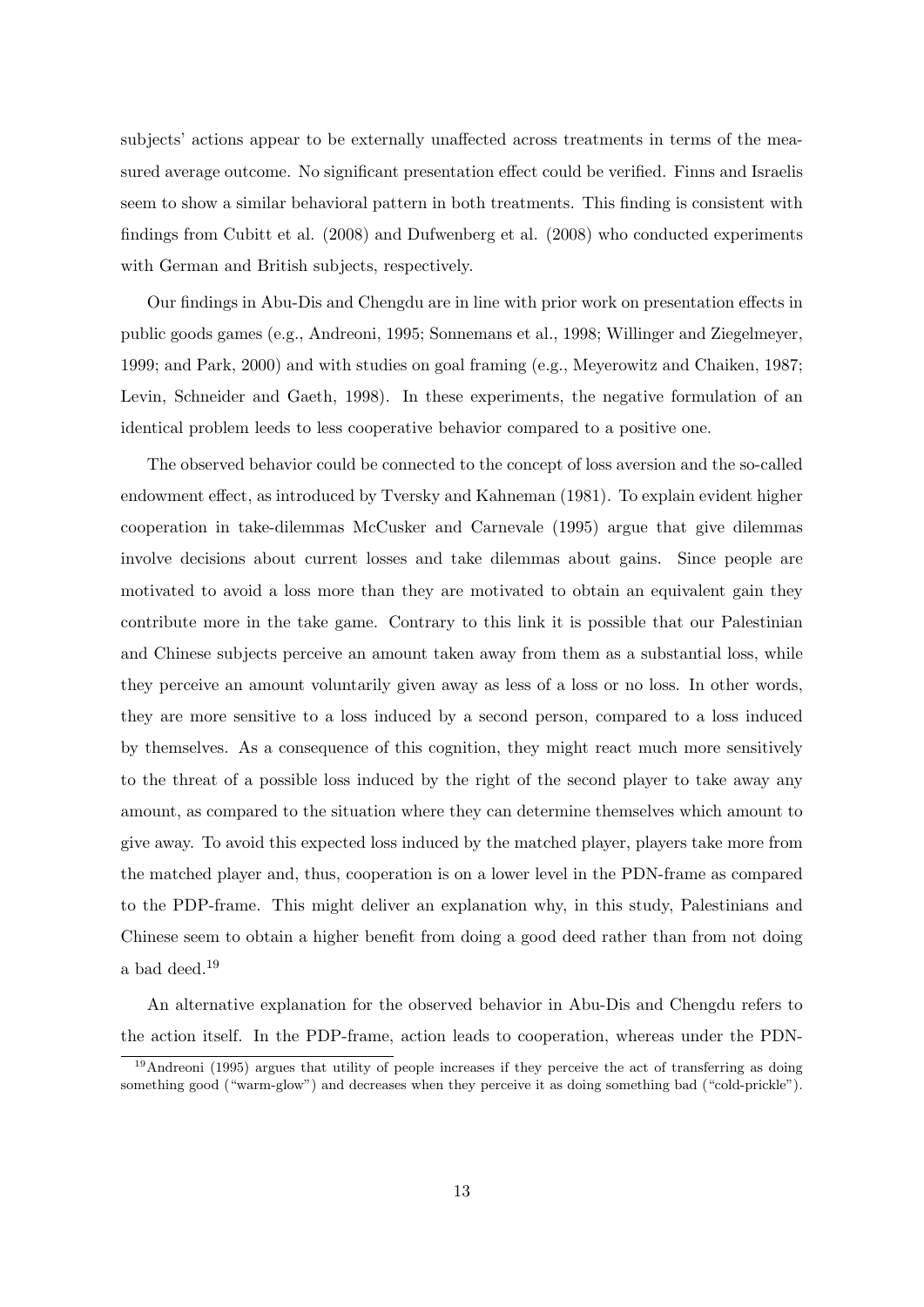condition, the opposite holds. There, action results in competitive and less efficient behavior. The difference in the sensitivity toward the given frame might stem from a different attitude toward action depending on power to control, i.e. to decide how much to transfer. Galinsky, Gruenfeld, and Magee (2003) have shown that priming high power leads to increased action in a social dilemma regardless of whether that action had pro-social or anti-social consequences. Being primed with power incites participants both to give more to and take more from a commonly shared resource. The different perception of own power of Palestinians and Chinese - performing notably more action both in the PDP- and in the PDN-frame (14.45 [12.85] Talers are transferred in sum in both treatments) - and Finns and Israelis - showing a lower degree of action in both conditions (transferring 9.00 [9.85] Talers) - may deliver an approach to explain behavioral differences across subject-pools and potentially even cultures. Future research should address this issue by linking different concepts of self image (e.g., power perception, self esteem) and situational power to control to decisions.

Behavior in Jerusalem and Helsinki might be rooted in the fact that our subjects live in Western, more individualistic, and low-context societies. In such societies, ties between individuals are loose, people are expected to look out for themselves, and behavior and beliefs are spelled out explicitly with single words being perceived as less content-loaded (Hall, 1976; Hofstede, 2001). A series of studies has illustrated that individualists often behave more competitively and outcome-oriented in cooperation settings, compared to people from collectivistic and high-context subject-pools (e.g., Hemesath and Pomponio, 1998; Carpenter, Daniere, and Takahashi, 2004; Buchan, Johnson, and Croson, 2006; Chuah, Hoffmann, Jones, and Williams, 2007; Hennig-Schmidt, Li, and Yang, 2008). This finding is confirmed by our data if we only consider behavior under the positive externality condition which represents the commonly applied game frame in subject-pools located in different cultures. Further studies must address the cause for the similarity of behavior displayed under different presentation conditions: Do Israelis and Finns actually perceive the two games as presentation forms of the same decision problem, or do they apply different approaches leading to similar behavioral consequences and outcome?

One interesting question in this context is whether the framing of the game also affects beliefs and how beliefs may, in turn, condition subjects' outcomes as previously demonstrated by Dufwenberg et al. (2008), and Fischbacher and Gächter (2010). Hence, if different frames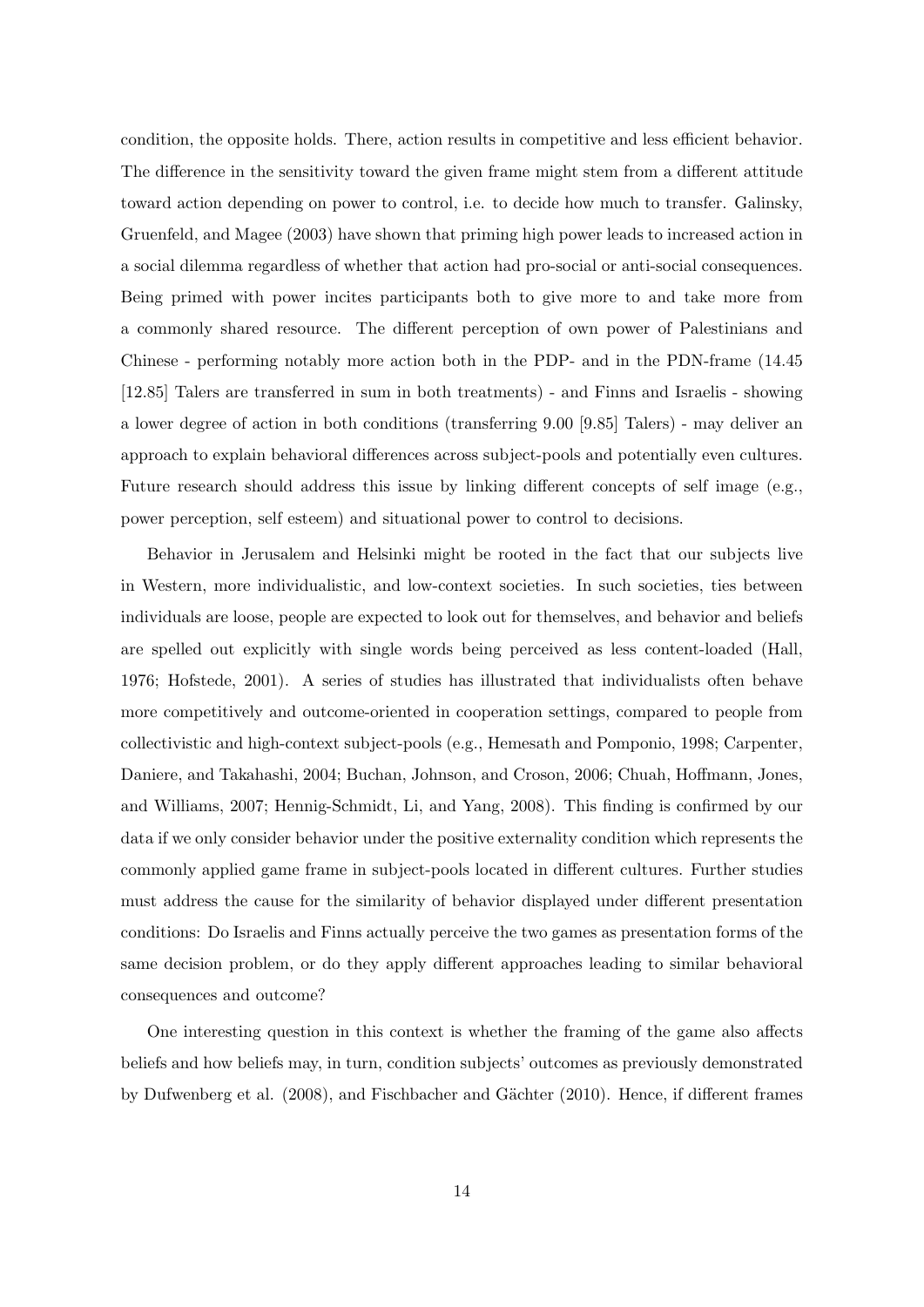affect beliefs of different subject-pools differently and if beliefs guide behavior we might also find subject-pool differences in framing effects. Large subject-pool differences which generate well pronounced discrepancies in belief structures might therefore also enhance differences in actual behavior. As we have demonstrated, our findings on subjects' cooperative actions are largely reflected in subjects' first-order beliefs. In addition, as Table 2 in the results section indicates, actions and beliefs are significantly positively correlated. In fact, we can assume that in our cross-cultural setting behavior is to some extent guided by underlying first-order beliefs. Future studies should explicitly pick up the following issues: firstly, whether subjects' contributions are guided by existing belief structures in broader cross-cultural settings and, secondly, how differences in this conditional cooperation can be explained by variables typical to those societies included.

The findings of our study might confront cross-societal research with new challenges: comparing levels of cooperation under each of the conditions across subject-pools might lead to opposing conclusions about society-specific behavioral attitudes and their underlying motives. Our Palestinian and Chinese subjects display a relatively higher cooperation level and more positive beliefs on opponent players' contributions than involved Finns and Israelis when only the positive externalities condition is considered. On the contrary, Finnish and Israeli subjects cooperate relatively more and state substantially higher beliefs when only the negative externalities condition is regarded. These striking findings would not have been detected by the implementation of a mere positive framing of the cooperation task. Taking results from different presentations into account might not only enrich socio-economic theory, but also refine our experimental methodology.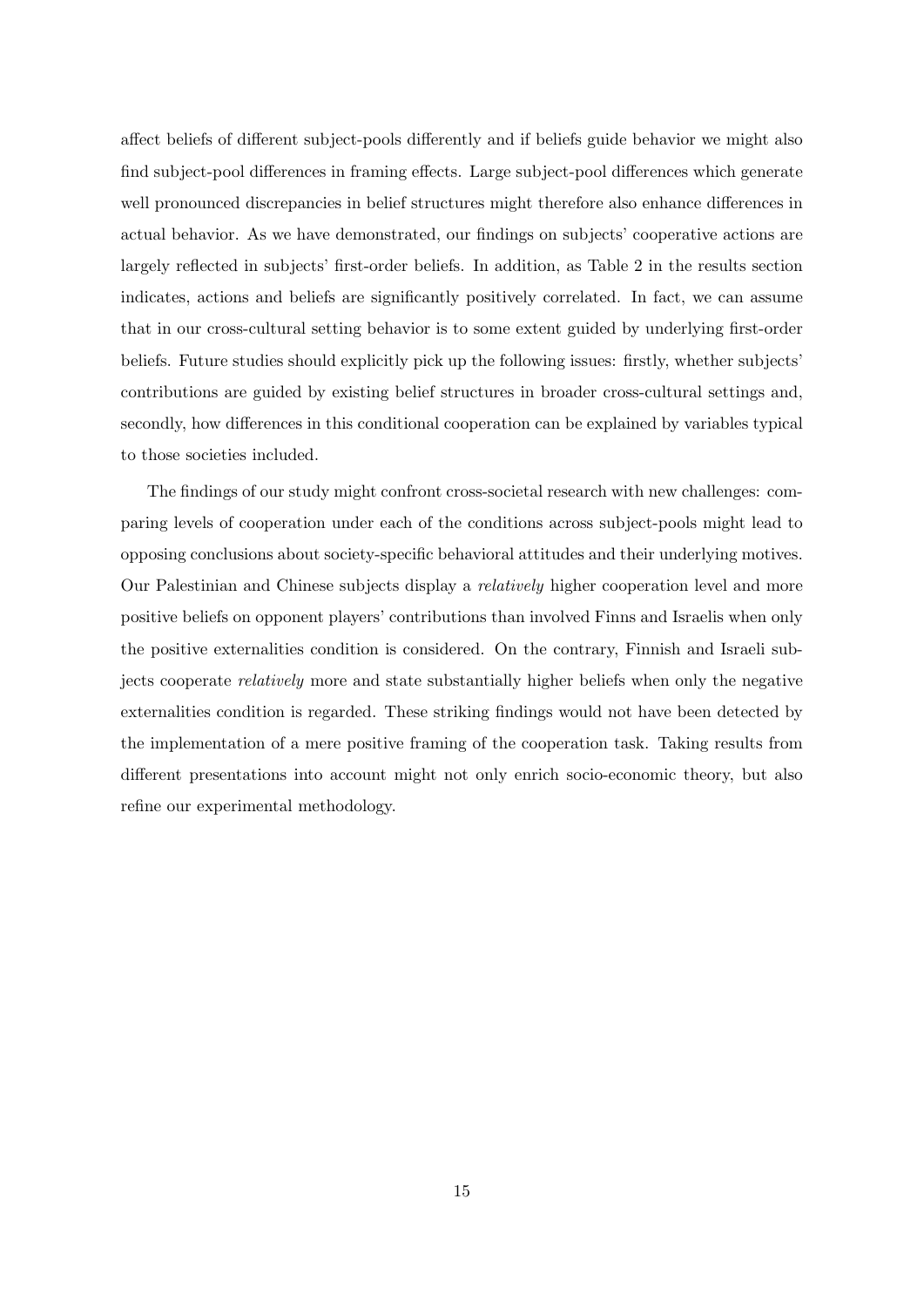## References

Abbink, K. and H. Hennig-Schmidt 2006: Neutral versus loaded instructions in a bribery experiment, Experimental Economics, Vol. 9, 103-121.

Abbink, K. and B. Rockenbach (2006): Option Pricing by Students and Professional Traders: A behavioral Investigation, Managerial and Decision Economics, 27 (6), 497-510.

Anderson, L. R., Y. V. Rodgers, and R. R. Rodriguez (2000): Cultural differences in attitudes toward bargaining, Economics Letters, Vol. 69, 45-54.

Andreoni, J. (1995): Warm-glow versus cold-prickle: The effects of positive and negative framing on cooperation in experiments, Quarterly Journal of Economics, 110(1), 1-21.

Bond, M.H., and K. Hwang (1986): The Psychology of the Chinese People , in M. H. Bond (Ed.): The social psychology of the Chinese people, Oxford University Press, Hong Kong, pp. 213-266.

Brewer, M.B., and R.M. Kramer (1986): Choice Behavior in Social Dilemmas: Effects of Social Identity, Group Size, and Decision Framing , Journal of Personality and Social Psychology, 50(3), 543-549.

Brislin, R. W. (1970): Back-translation for cross-cultural research, Journal of Cross-cultural Psychology, 1(3), 185-216.

Buchan, N., R. T. A. Croson, and E. J. Johnson (2004): When do fairness beliefs influence bargaining behavior: Experimental evidence from Japan and the United States, Journal of Consumer Research, Vol. 31, 181-190.

Buchan, N.R., E.J. Johnson, and R.T.A. Croson (2006): "Let's get personal: an international examination of the influence of communication, culture and social distance on other regarding preferences", Journal of Economic Behavior and Organization, 60(3), 373-398.

Burnham, T., K. McCabe, and V.L. Smith (2000): "Friend- or Foe: Intentionality Priming in an Extensive Form Trust Game, Journal of Economic Behavior and Organization, 43, 57-74.

Cardenas, J. C. and J. Carpenter (2004): An inter-cultural examination of cooperation in the commons, Middlebury College Working Paper, Middlebury College.

Carpenter J. P., A. Daniere, and L. Takahashi (2004): Cooperation, Trust and Social Capital in Southeast Asian Urban Slums, Journal of Economic Behavior and Organization, 55, 533-551.

Chuah, S.H., R. Hoffmann, M. Jones, and G. Williams (2007): Do Cultures Clash? Evidence from Cross-National Ultimatum Game Experiments, Journal of Economic Behavior and Organization, 64(1), 35-48.

Cohen, Y. and Y. Haberfeld (1998): Second-Generation Jewish Immigration in Israel: Have the Ethnic Gaps in Schooling and Earnings Declined? Ethnic and Racial Studies, Vol. 21, 507-528.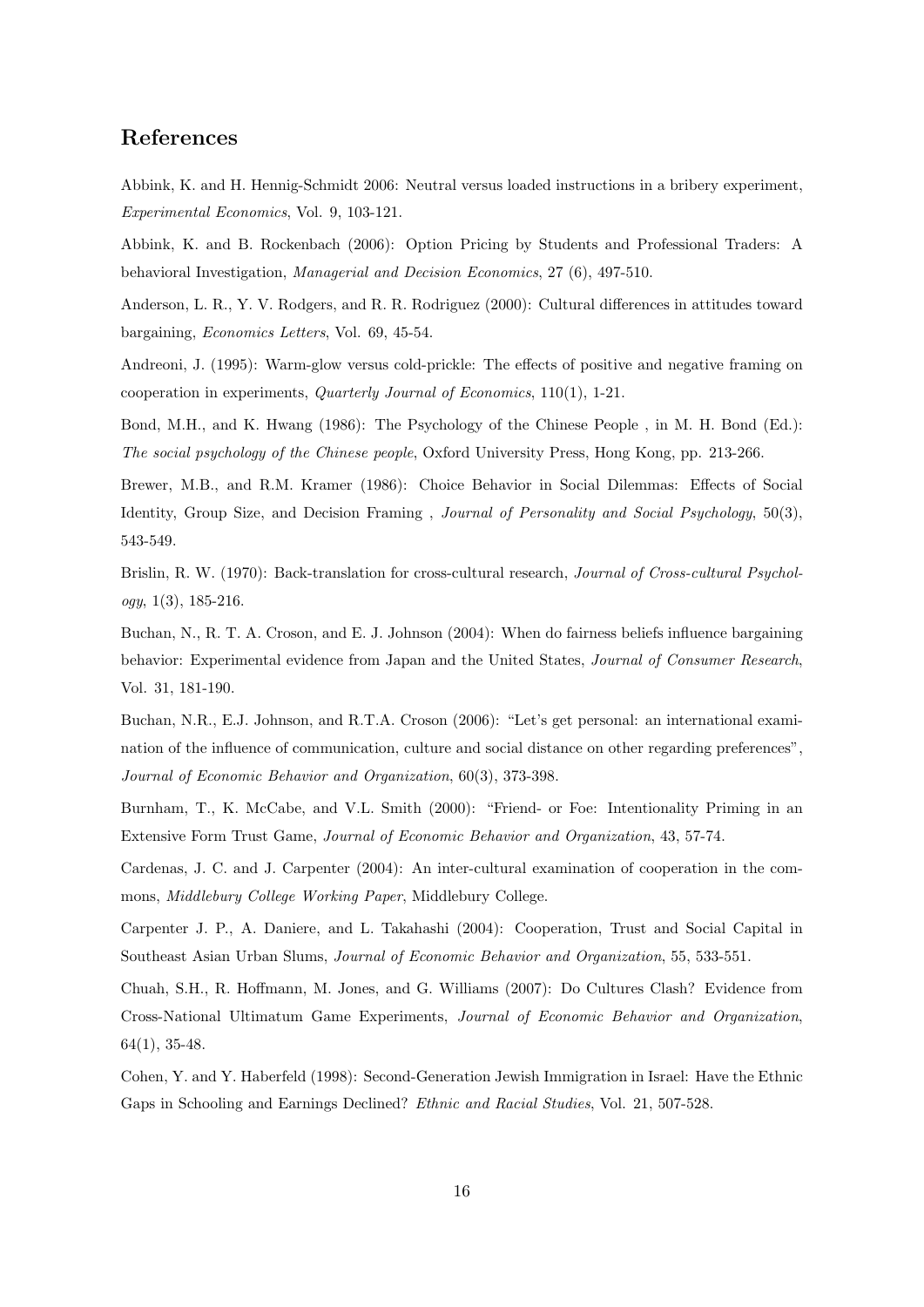Cookson, S. (2000): Framing effects in public good games, Experimental Economics, Vol. 3, 55-79.

Cubitt, R., M. Drouvelis, and S. Gächter (2008): Framing and Free Riding: Emotional Responses and Punishment in Social Dilemma Games, CeDEx Discussion Paper, No. 2008-02.

Dufwenberg, M., S. Gächter, H. Hennig-Schmidt (2008): The Framing of Games and the Psychology of Strategic Choice, BGSE Discussion Paper 15/2008, University of Bonn.

Elliott, C.S., D.M. Hayward, and S. Canon (1998): Institutional Framing: Some Experimental Evidence, Journal of Economic Behavior and Organization, 35, 455-64.

Fershtman, C. and U. Gneezy (2001): Discrimination in a segmented society: An experimental approach, The Quarterly Journal of Economics,116(1), 351-377.

Fischbacher and Gächter (2010): "Social Preferences, Beliefs, and the Dynamics of Free Riding in Public Good Experiments", American Economic Review, 100(1), 541-556.

Fleishman, J. A. (1988): The effects of decision framing and others' behavior on cooperation in a social dilemma, Journal of Conflict Resolution, 32(1), 162-180.

Gächter, S. and B. Herrmann (2009): Reciprocity, culture and human cooperation: previous insights and a new cross-cultural experiment, Philosophical Transactions of the Royal Society B, 364, March 2009, 791-806.

Gächter, S., H. Orzen, E. Renner, and C. Starmer (2009): Are Experimental Economists Prone to Framing Effects? A Natural Field Experiment. Journal of Economic Behavior and Organization, 70(3), 443-446.

Galinsky, A.D., D.H. Gruenfeld, and J.C. Magee (2003): From Power to Action, Journal of Personality and Social Psychology, 85(3), 453-466.

Hall, E. T. (1976): Beyond Culture, New York: Doubleday.

Hemesath, M. and X. Pomponio (1998): Cooperation and Culture: Students From China and the United States in a Prisoner's Dilemma, Cross-Cultural Research, 32(2), 171-184.

Hennig-Schmidt, H., Z.-Y. Li, and C. Yang (2008): Why people reject advantageous offers - Nonmonotonic strategies in ultimatum bargaining: Evaluating a video experiment run in PR China, Journal of Economic Behavior and Organization, 65 (2), 373-384.

Henrich, J., R. Boyd, S. Bowles, C. Camerer, E. Fehr, H. Gintis, and R. McElreath (2001): In search of homo economicus: Behavioral experiments in 15 small- scale societies, American Economic Review, 91(2), 73-78.

Herrmann, B. and C. Thöni (2009): Measuring conditional cooperation: a replication study in Russia, Experimental Economics, 12, 87-92.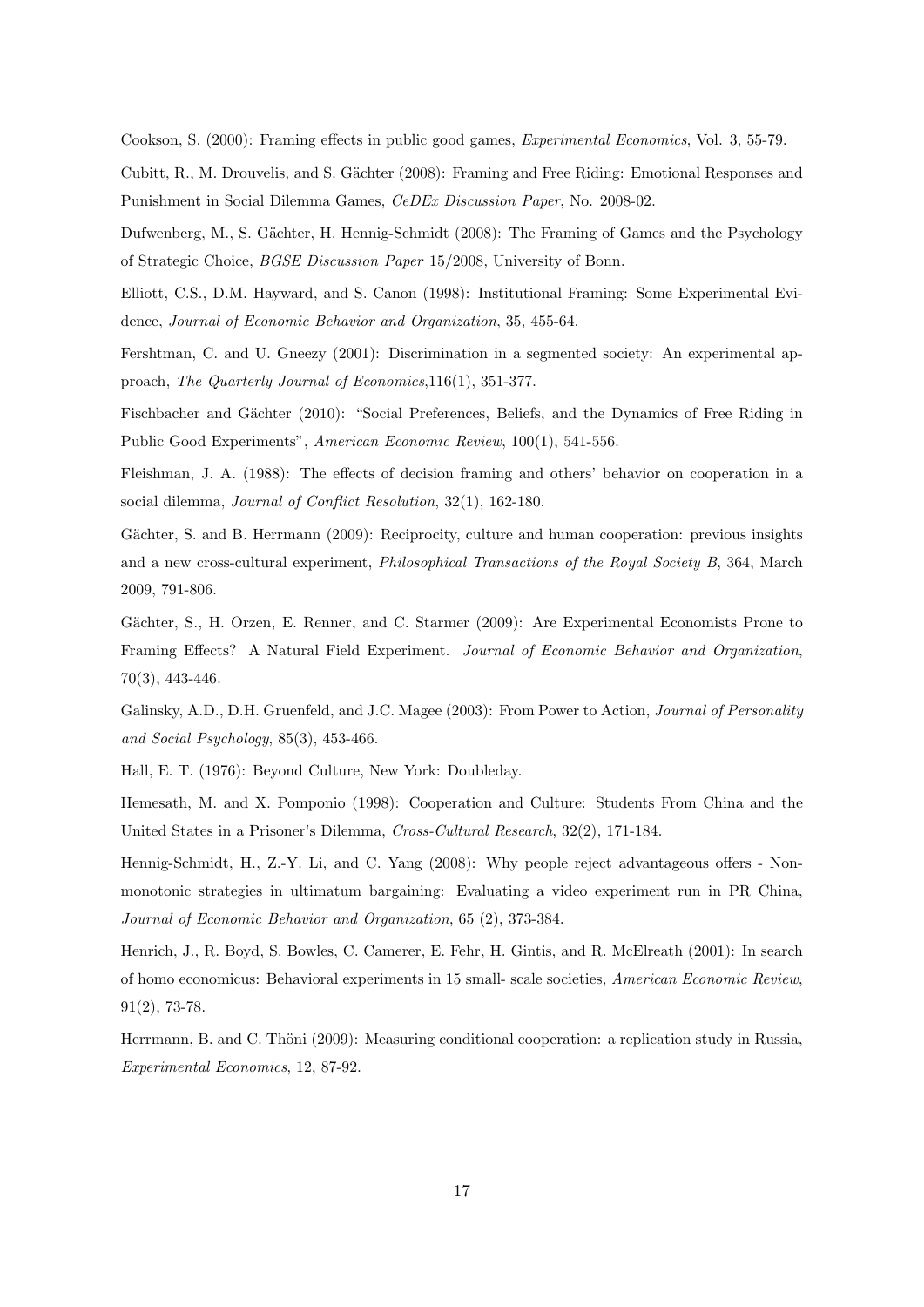Herrmann, B., C. Thöni, and S. Gächter (2008): Antisocial Punishment Across Societies, Science, 319, 1362-1367.

Hofstede, G. (2001): Culture's Consequences: Comparing Values, Behaviors, Institutions and Organizations across Nations. Second Edition, Thousand Oaks, CA: Sage Publications.

Inglehart, R., M. Basañez, and A. Moreno (2001): "Human Values and Beliefs", University of Michigan Press, MI.

Levin, I. P., S. L. Schneider, and G. J. Gaeth (1998): All Frames Are Not Created Equal: A Typology and Critical Analysis of Framing Effects, Organizational Behavior and Human Decision Processes, 76(2), 149-188.

Levin, I. P., G. J. Gaeth, F. Evangelista, G. Albaum, and J. Schreiber (2001): How positive and negative frames influence the decisions of persons in the United States and Australia, Asia Pacific Journal of Marketing and Logistics,13(2), 64-71.

Liberman, V., S. Samuels, and L. Ross (2004): The Name of the Game: Predictive Power of Reputations vs. Situational Labels in Determining Prisoner's Dilemma Game Moves, Personality and Social Psychology Bulletin, 30, 1175-85.

McCusker, C., and P. J. Carnevale (1995): Framing in Resource Dilemmas: Loss Aversion and the Moderating Effects of Sanctions, Organizational Behavior and Human Decision Processes, 61, 190-201.

Meyerowitz, B. E. and S. Chaiken (1987): The effect of message framing on breast self-examination attitudes, intentions, and behavior. Journal of Personality and Social Psychology, Vol. 52, 500-510.

Oosterbeek, H., R. Sloof, and G. van de Kuilen (2004): Cultural Differences in Ultimatum Game Experiments: Evidence from a Meta-Analysis, Experimental Economics, vol. 7(2), 171-188.

Park, E. S. (2000): Warm-glow versus cold-prickle: A further experimental study of framing effects on free-riding, Journal of Economic Behavior and Organization, 43, 405-421.

Pruitt, D. G. (1967): Reward structure and cooperation: the decomposed Prisoner's Dilemma game, Journal of Personality and Social Psychology, 7(1), 21-27.

Roth, A. E., V. Prasnikar, M. Okuno-Fujiwara, and S. Zamir (1991): Bargaining and market behavior in Jerusalem, Ljubljana, Pittsburgh, and Tokyo - An experimental study, American Economic Review, 81(5), 1068-1095.

Sell, J., Z.-Y. Chen, P. Hunter-Holmes, and A.C. Johansson (2002): A Cross-Cultural Comparison of Public Good and Resource Good Settings, Social Psychology Quarterly, 65(3), 285-297.

Selten, R. and C. C. Berg (1970): Drei experimentelle Oligopolserien mit kontinuierlichem Zeitverlauf, Beiträge zur experimentellen Wirtschaftsforschung, Vol. 2, 162-221.

Sonnemans, J., A. Schram, and T. Offerman (1998): Public good provision and public bad prevention: The effect of framing, Journal of Economic Behavior and Organization, Vol. 34, 143-161.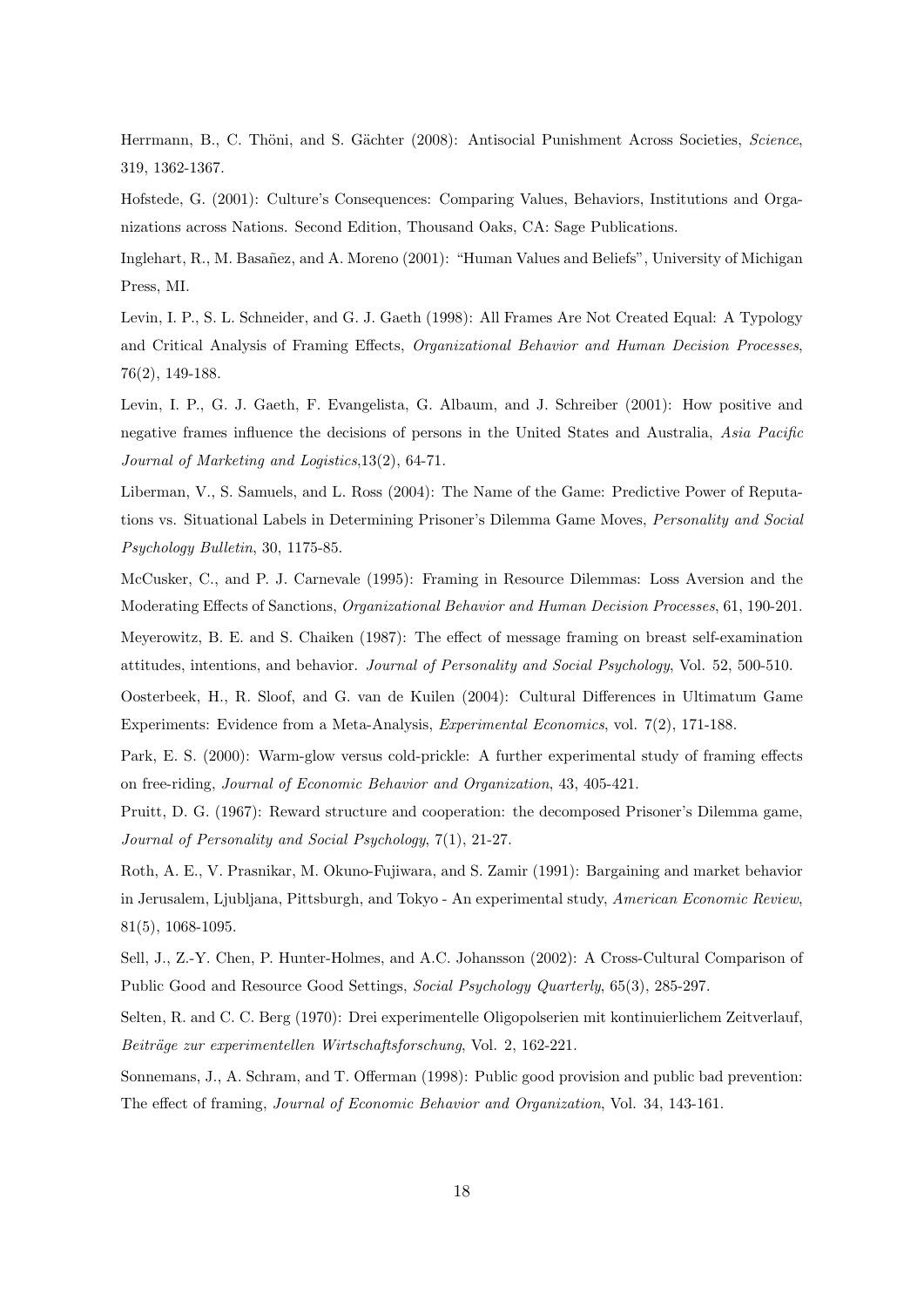Tversky, A. and D. Kahneman (1981): The framing of decisions and the psychology of choice, Science, Vol 211, Issue 4481, 453-458.

Willinger, M., and A. Ziegelmeyer (1999): Framing and cooperation in public goods games: An experiment with an interior solution, Economics letters, Vol. 65, 323-328.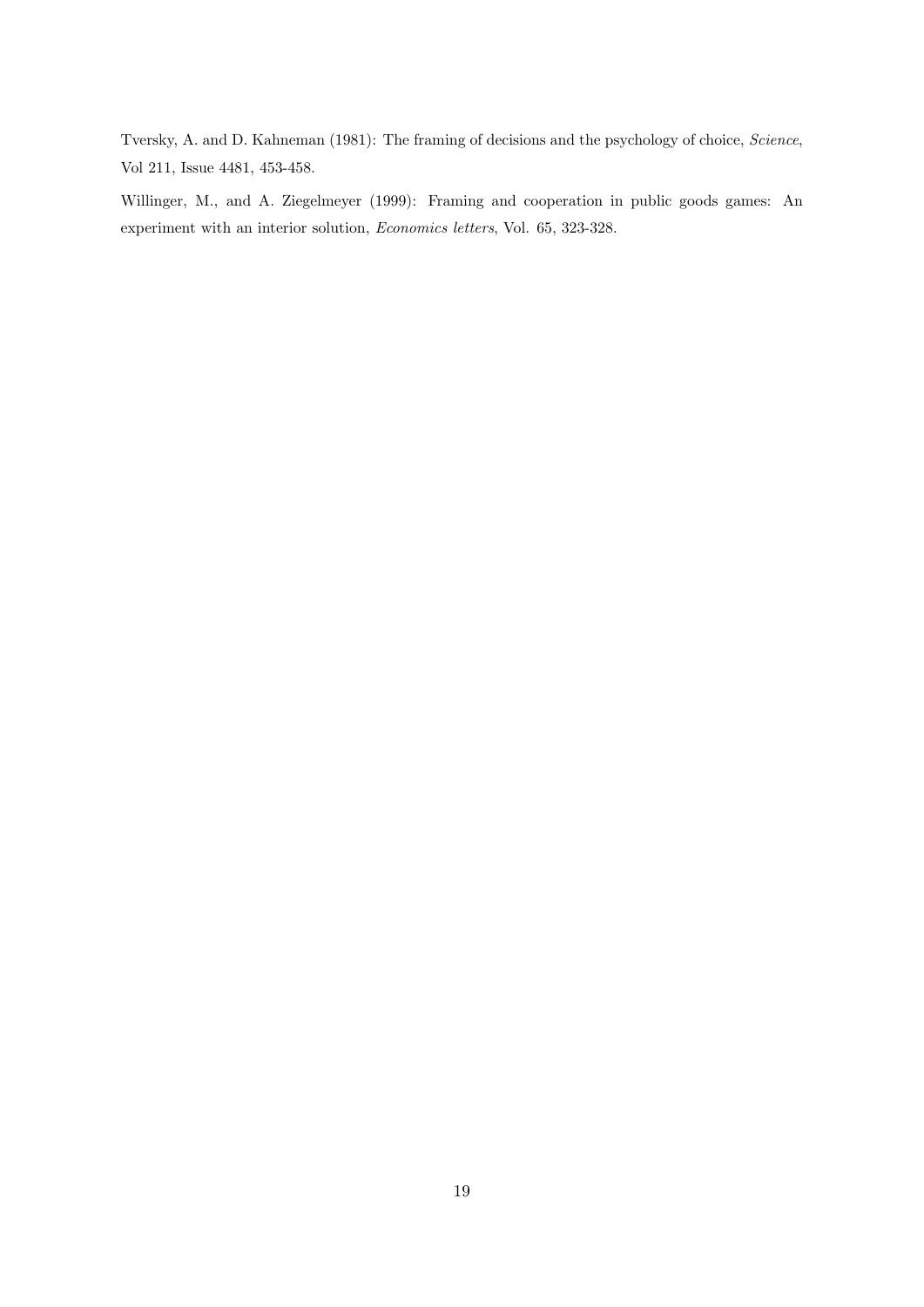## Appendix

## A External analogy with classical PD- and PG-games

To show external analogy of both versions of our cooperation game with a classical binarychoice PD, we write down the  $2 \times 2$ -payoff matrix form of both designs including only the extreme points of total (e.g.,  $a_i^{PDP} = 10; a_i^{PDN} = 0$ ) and no cooperation (e.g.,  $a_i^{PDP} =$  $0; a_i^{PDN} = 10$ :

Table 3  $2 \times 2$ -matrix, representing the prisoner's dilemma game.

| $\pi_1, \pi_2$ | C۰                     |                    |
|----------------|------------------------|--------------------|
|                | $k \cdot X, k \cdot X$ | $0, X + k \cdot X$ |
| $\mathbf{D}_1$ | $X + k \cdot X, 0$     |                    |

The PD-condition  $(1 + k) \cdot X > k \cdot X > X > 0$  is satisfied for all  $k > 1$  in both gameframes. In our experiment, this condition is fulfilled, with  $k = 2$ . Given these parameters, by linear interpolation, payoffs from the discrete payoff matrix can be obtained. Having a freely pre-determined range of possible actions a allows to obtain a non-binary measure of cooperation.

We now show external analogy of both game-frames with a typical PG-design. The payoff function of a common 2-person PG is given by:

$$
\pi_i^{PG} = X_i - a_i + k \cdot \frac{a_i + a_j}{2},
$$
 with  $i \neq j$ , and  $k > 1$ 

 $X_i$  represents player i's initial endowment. The parameter  $a_i$  is the investment into the public good. Accordingly,  $X_i - a_i$  represents the investment into the private good. All investments made to the public good are multiplied by the factor  $k$ . The fraction of one half of the increased public pie is returned to both players  $i$  and  $j$  by the addition to their investments into the private good. For  $k < 1$ , it is rational for both players to invest nothing into the public good since the public pie shrinks. In the case of  $k > 1$ , both players can increase their personal income by investing into the public good. However, in this case each player has a strong incentive to free-ride, hoping to reach even higher returns caused by a positive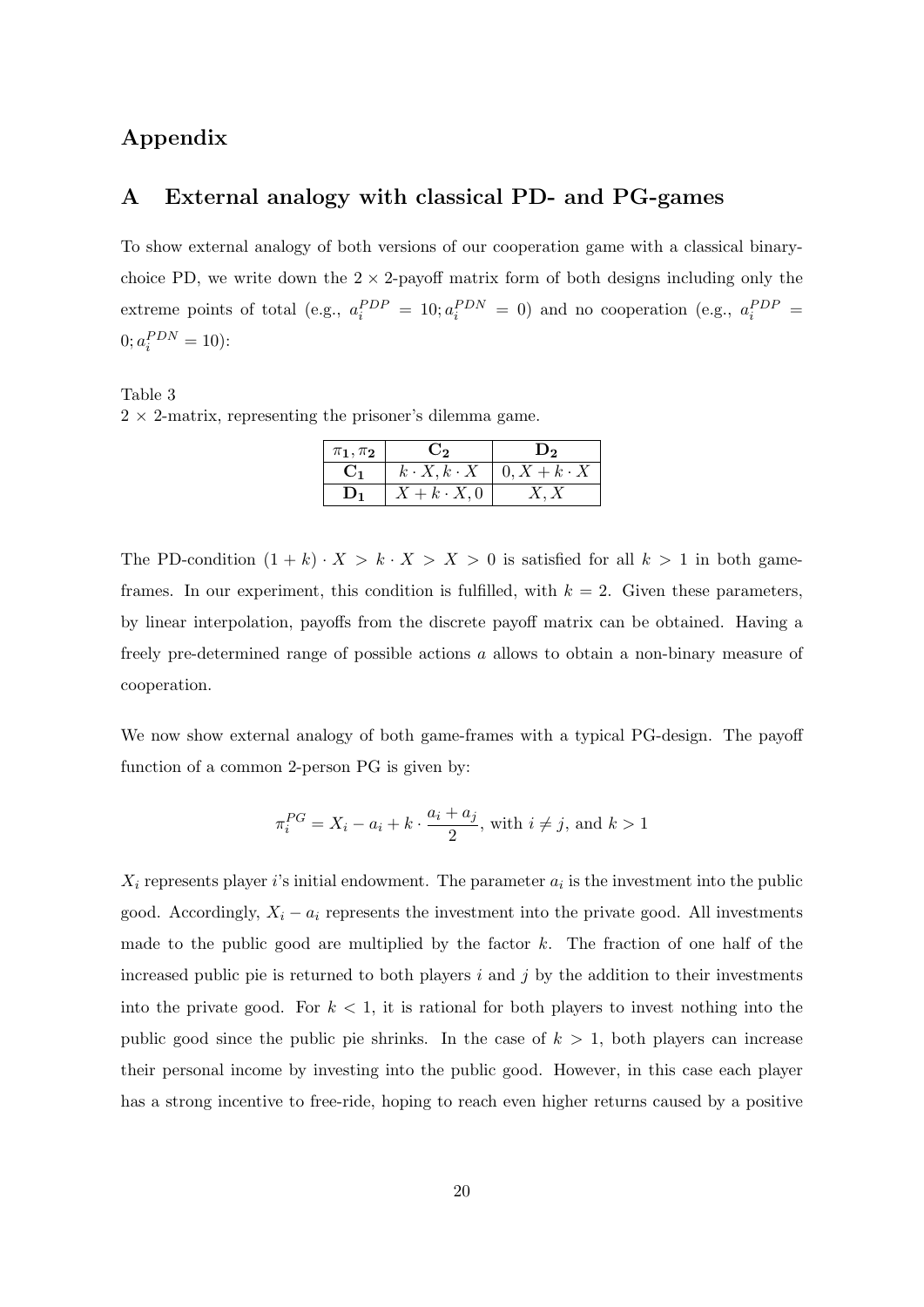investment of the second player.

From the initial PG-equation, we get:

$$
\pi_i = X_i - (1 - \frac{k}{2}) \cdot a_i + k \cdot \frac{a_j}{2}
$$
  

$$
\iff \pi_i = X_i - \theta \cdot a_i + k^* \cdot \theta \cdot a_j, \text{ with } \theta = 1 - \frac{k}{2}, \text{ and } k^* = \frac{k}{2 \cdot (1 - \frac{k}{2})}
$$

The payoff-function of the PDP-frame was given in equation by:

$$
\pi_i^{PDP} = X_i - a_i^{PDP} + k \cdot a_j^{PDP}
$$

It is evident that both game-frames are of the same type: a PG-game with parameter  $k^*$  is formally similar to the PDP-frame with parameter  $k$ . Because of internal equivalence among PDP and PDN it is obvious that the PDN-frame is a PG, too. Contrary to the PG-game, in PDP and PDN there is no backflow of own investments. Thus, each  $a_i > 0$  is transferred directly to the opposite player, thereby providing a lower individual incentive to cooperate.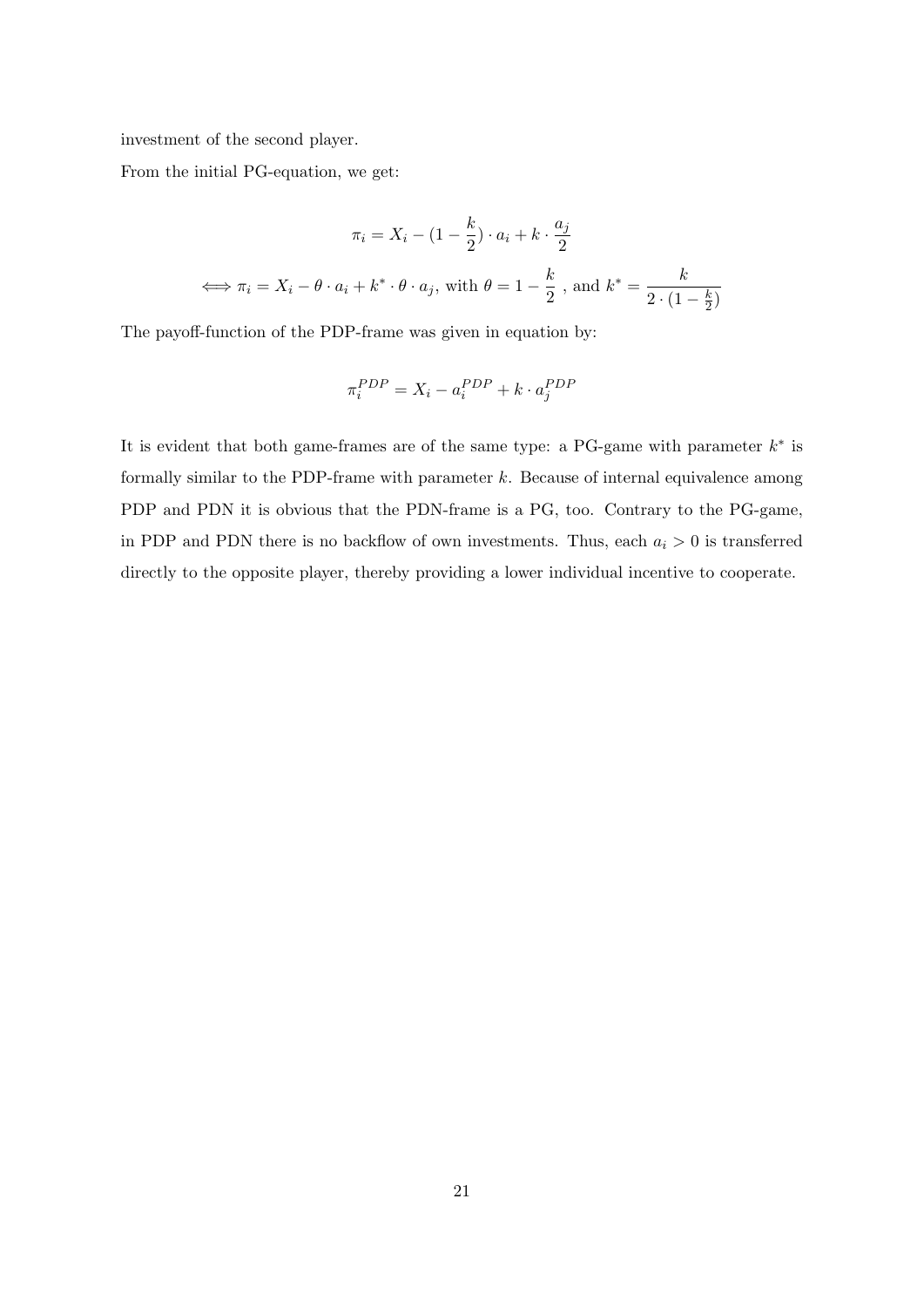## B Instructions for the experiment (for PDP and PDN)

#### B.1 Introduction

Thank you for taking part in this experiment. Please read these instructions very carefully. It is very important that you do not talk to other participants for the time of the entire experiment. In case you do not understand some parts of the experiment, please read through these instructions again. If you have further questions after this, please give us a sign by raising your hand out of your cubicle. We will then approach you in order to answer your questions personally.

To guarantee your anonymity you will draw a personal code before the experiment starts. Please write this code on top of every sheet you use during this experiment. You will later receive your payment from this experiment by showing your personal code. This method ensures that we are not able to link your answers and decisions to you personally.

During this experiment you can earn money. The currency within the experiment is 'Taler'. The exchange rate from Taler to CURRENCY is:

## 1 Taler = XX CURRENCY

Your personal income from the experiment depends on both your own decisions and on the decisions of other participants. Your personal income will be paid to you in cash as soon as the experiment is over.

During the course of the experiment, you will interact with a randomly assigned other participant. The assigned participant makes his/her decisions at the same point in time as you do. You will get no information on who this person actually is, neither during the experiment, nor at some point after the experiment. Similarly, the other participant will not be given any information about your identity. You will receive information about the assigned participant's decision after the entire experiment has ended.

After the experiment, please complete a short questionnaire, which we need for the statistical analysis of the experimental data.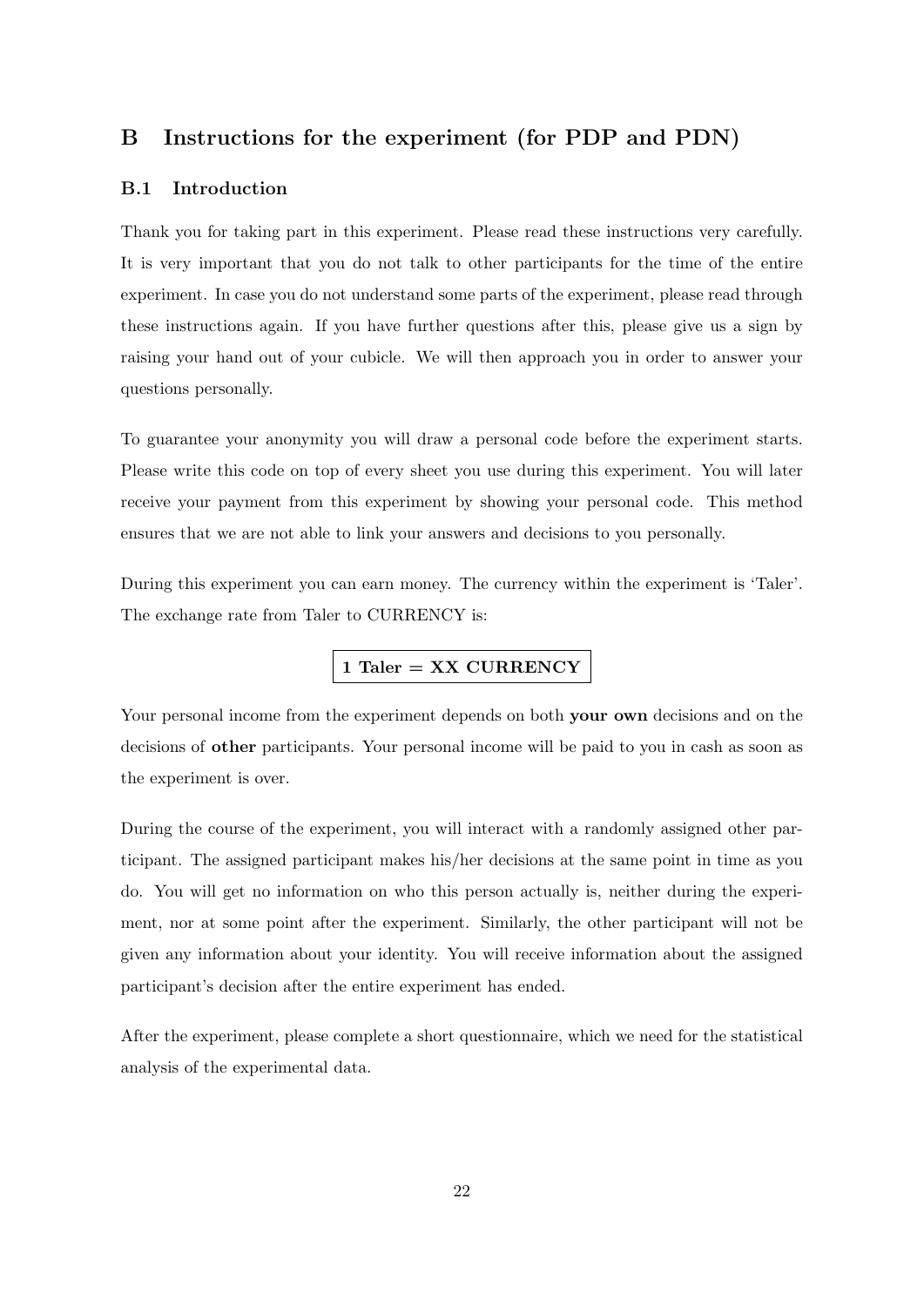#### B.2 Description of the experiment (PDP)

In this experiment, you are randomly matched with another participant. You act as Person A, and the randomly assigned other participant acts as Person B. You and Person B must simultaneously make a similarly structured decision.

Person A and Person B first receive an initial endowment of 10 Talers.

You now have the opportunity to transfer any part of your endowment to Person B. You can only transfer integer amounts - thus, you can only choose amounts  $a_A \in [0, 1, 2, 3, 4, 5,$ 6, 7, 8, 9, 10].

The amount you transfer to Person B is doubled. That means that Person B receives twice the amount you have transferred to him/her.

The randomly assigned participant acting as Person B is given exactly the same alternatives as you have. He/she also has the possibility to transfer any amount to you. The amount Person B transfers to you is also doubled. That means that you receive twice the amount Person B has transferred to you.

You will make your decisions **simultaneously**. During the course of the experiment, neither person receives any information concerning the decision of the other person.

## How the income is calculated

Your personal income can be calculated as follows:

| Initial endowment                                  |  |  |
|----------------------------------------------------|--|--|
| - amount you choose to transfer to Person B        |  |  |
| $+$ twice the amount b Person B transferred to you |  |  |
| $=$ your personal income                           |  |  |